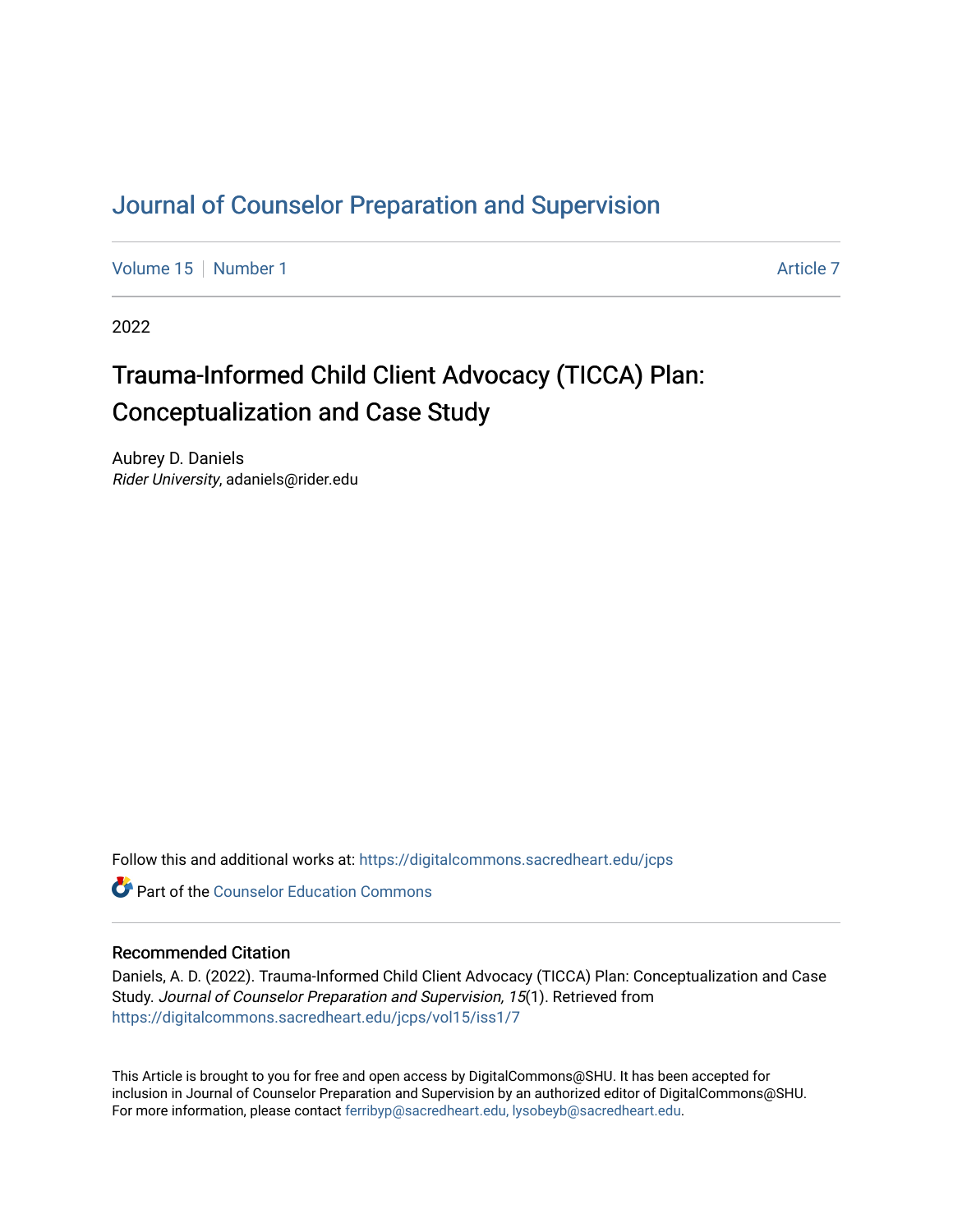# Trauma-Informed Child Client Advocacy (TICCA) Plan: Conceptualization and Case Study

# Abstract

The Multicultural and Social Justice Counseling Competencies (MSJCC; Ratts et al., 2016) and the American Counseling Association (ACA) Advocacy Competencies (Lewis et al., 2003; Ratts et al., 2010; Toporek & Daniels, 2018) formalized the advocacy process for counselors. Nevertheless, the literature focused on the advocacy competencies does not provide child client advocacy examples or a concise plan for advocacy efforts for clinical mental health counselors to follow with children. To bridge this gap, this article is in place to describe a new advocacy plan, Trauma-Informed Child Client Advocacy (TICCA), followed by a case study providing context for how this plan can be effectively utilized in a clinical setting with children.

## Keywords

advocacy, clinical mental health counseling, counseling children, advocacy competencies, traumainformed

## Author's Notes

Correspondence concerning this article should be addressed to Aubrey D. Daniels, Department of Graduate Education, Leadership, and Counseling Bierenbaum-Fisher Hall 202 2083 Lawrenceville Rd, Lawrenceville NJ 08648, e-mail: adaniels@rider.edu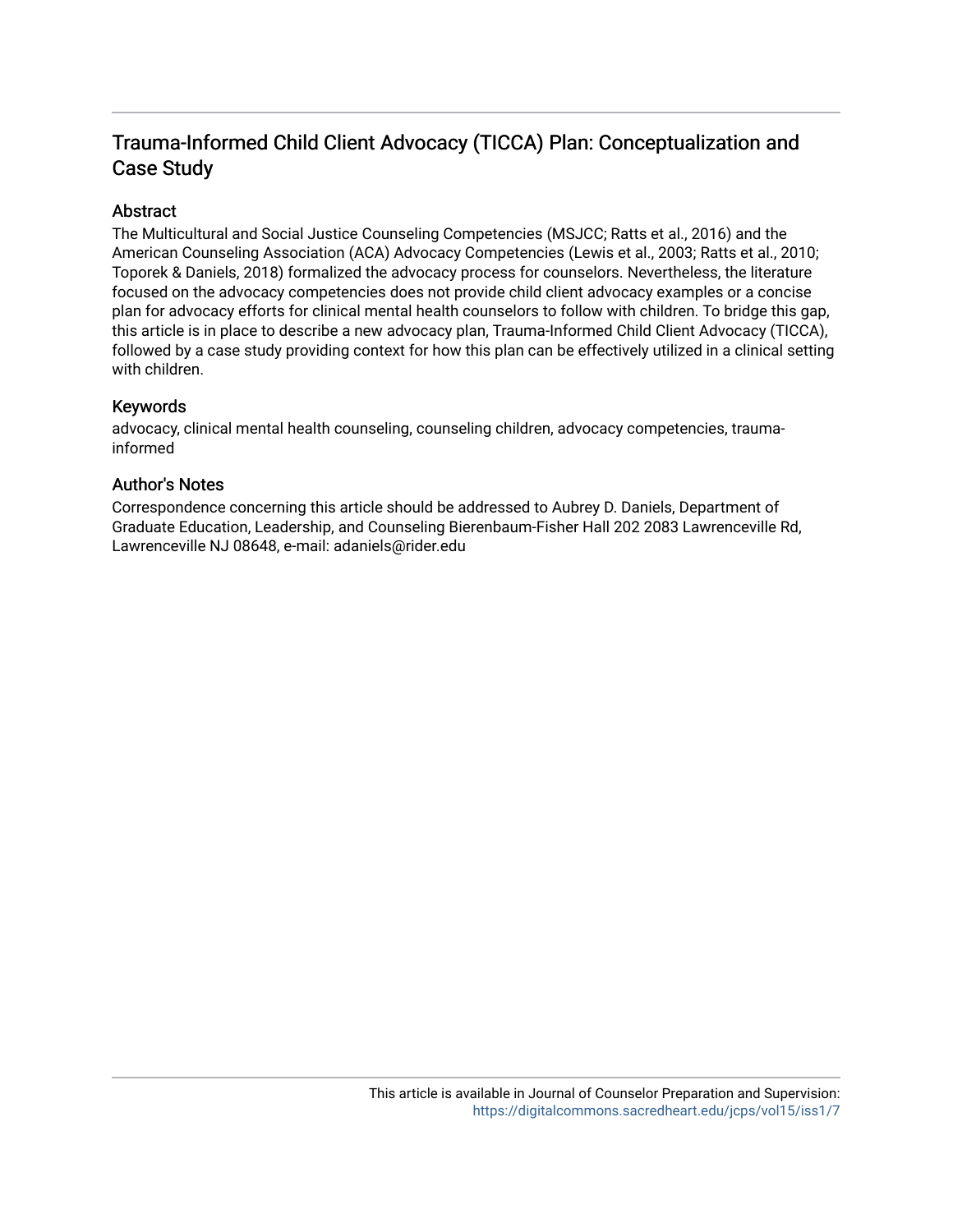Advocacy, a term rooted in the identity of Clinical Mental Health Counselors (CMHCs). Advocacy is important as clients are directly impacted by school and community systems. Therefore, CMHCs must construct change in these systems to benefit the mental wellbeing of their clients. CMHCs must also aim to empower clients to advocate for themselves. However, there is a lack of direction in the counseling literature regarding advocacy as a CMHC. Specifically, the literature is scarce regarding research and application of child client advocacy in clinical mental health counseling (Ptakowski, 2010). Field et al., 2019 expanded upon these conclusions as they found counselors were struggling to create advocacy plans. Furthermore, advocacy plans combining the Multicultural and Social Justice Counseling Competencies (MSJCC) and the ACA advocacy competencies is needed in the counseling literature (Ratts, 2011). The present article aims to address these gaps through the explanation of a new plan, Trauma Informed Child Client Advocacy (TICCA), which was cultivated through examination of both competencies, and a trauma-informed approach. Another gap exists in the area of trauma-informed advocacy; however, success was found with college students (Wood et al., 2021). In another study, Welfare et al. (2020) found trauma-informed care would provide further direction for counselors to provide better client services. Therefore, the TICCA plan consists of trauma-informed advocacy examples that can be infused into clinical practice. School counselors have taken efficient steps in the right direction for child-client advocacy via the recent American School Counseling Association (ASCA) National Model (2019). These steps are fueled by the urgency to forge change in the school systems and connected communities (Barrett et al., 2011). CMHCs can learn from school counselors' advocacy strategies to gain more specific direction on how they can advocate for children. Some of the examples provided in the TICCA plan were cultivated from the school counseling literature. The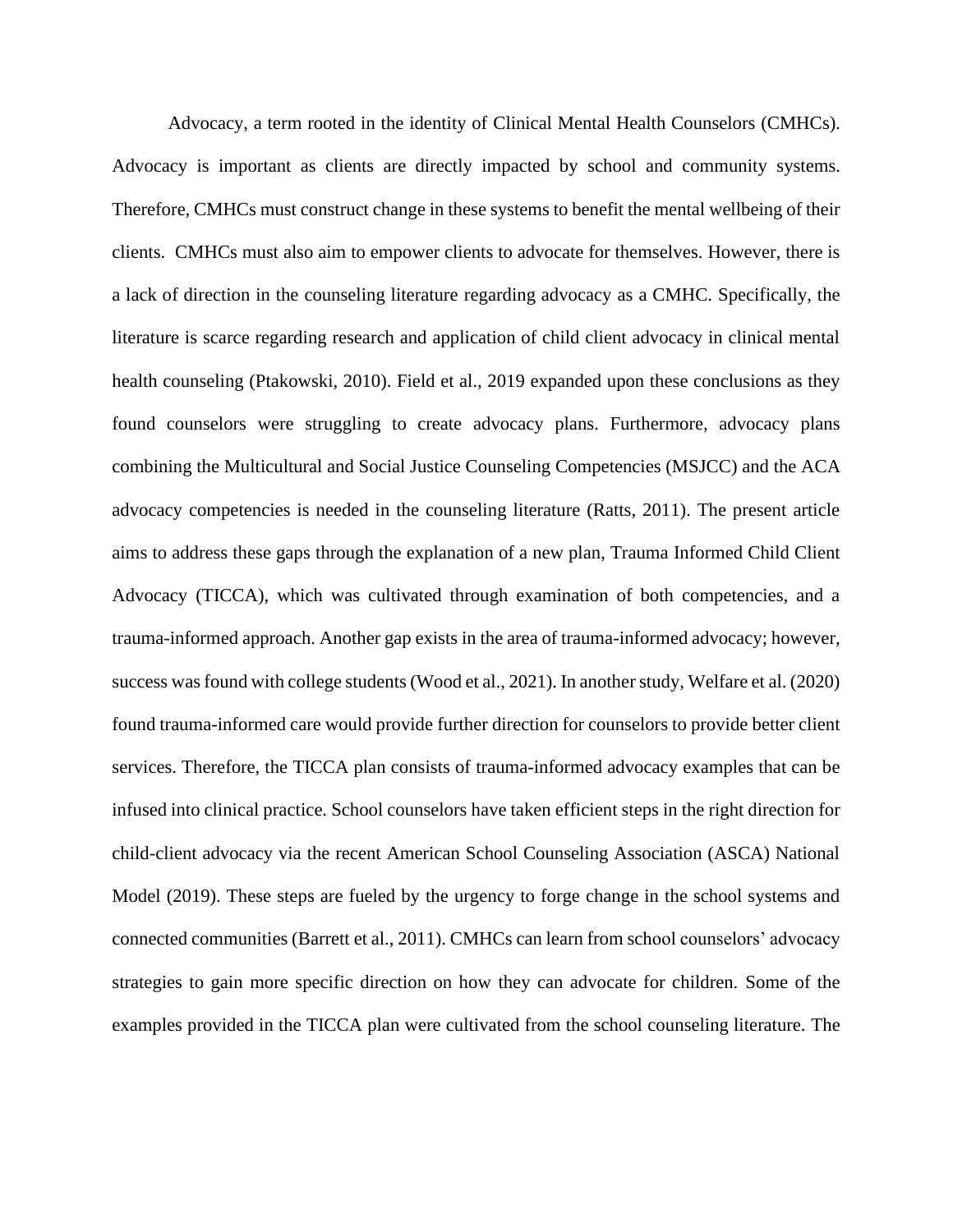rationale of this article is to provide CMHCs, clinical supervisors and counselor educators with concrete steps for child client advocacy, as such literature is scarce in the counseling literature.

#### **The Definition of Advocacy for the Clinical Mental Health Counselor**

Advocacy is challenging as there are not clear methods regarding steps and effectiveness for children and adolescents (Ptakowski, 2010). Despite this uncertainty, Ptakowski defines advocacy as representing clients who are unable to vouch for themselves or petitioning for various legislation (Ptakowski, 2010). Examples of advocacy are, conversing with those in government positions, organizing a march in the community, writing letters to various magazines and newsletters, speaking on behalf of children at county board meetings, and speaking about a variety of issues that threaten the population a counselor may work with (Ptakowski, 2010). These activities and actions must occur consistently in order to inform communities about change needed for the group a CMHC is advocating for. When advocacy is in the form of educating the general public, CMHCs should use terminology that can be understood by a variety of people despite their age or socioeconomic status as this can lead to more change (Ptakowski, 2010). The American Counseling Association (ACA) recognizes the importance of advocacy as a part of counseling; therefore, competencies were formed to support it (Ratts et al., 2010). Ratts & Hutchins (2009) define advocacy as, the utilization of counseling skills to provide client empowerment, interacting with schools and community to collaborate for the benefit of clients, and advocating for and with clients among a variety of systems.

#### **The History of Advocacy in Counseling and Mental Health Services**

The counseling profession has been committed to a holistic, advocacy focused approach for much of its existence. In 1934, Arthur Jones published *Principles of Guidance* where he emphasized that the youth are in need of assistance to make progress and reach their goals (Chang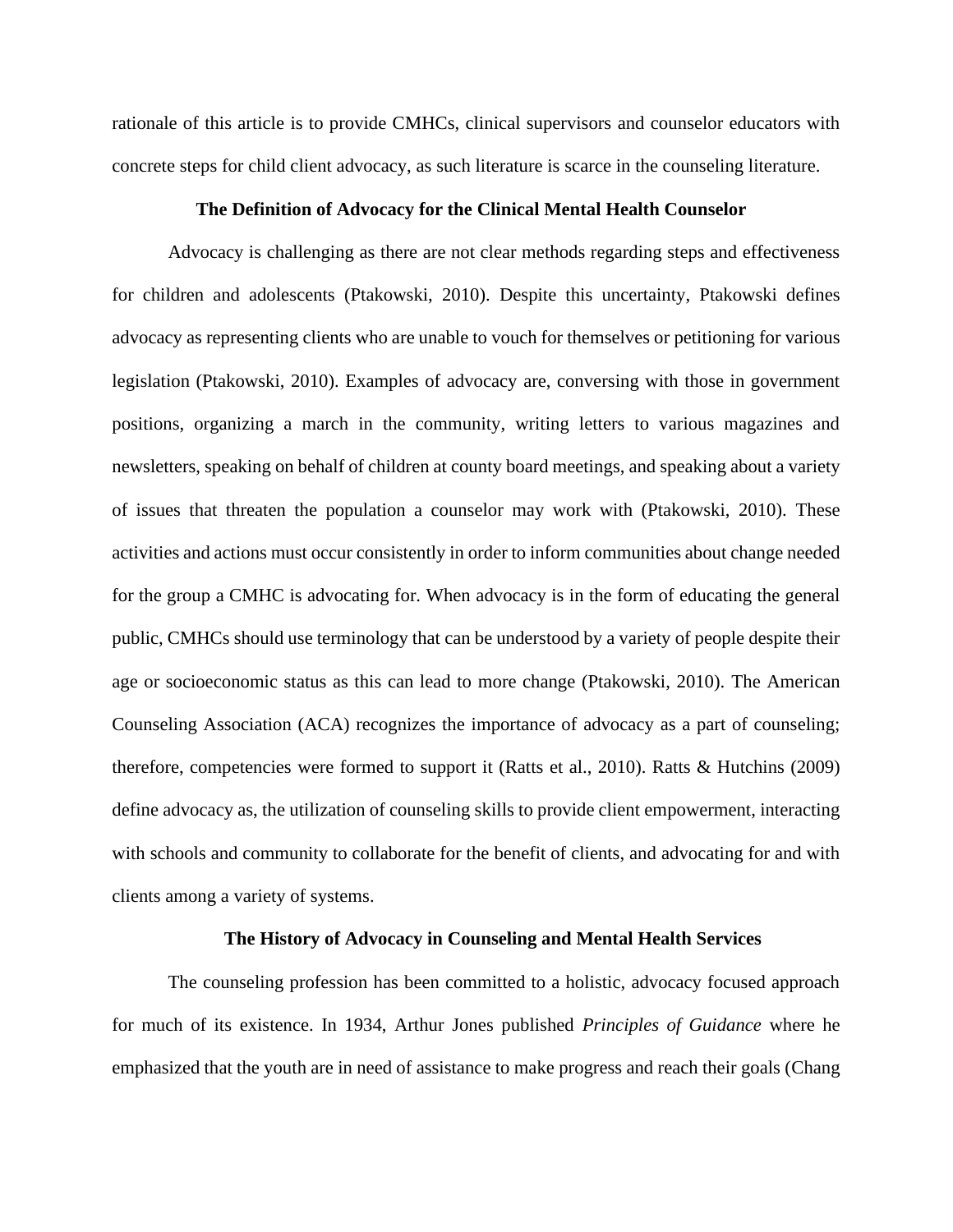et al., 2012; Jones, 1934). These sentiments are important, as they show the early existence of an advocacy mindset prior to the official cultivation of the advocacy and social justice competencies. Furthermore, this statement is representative of the identity held by counselors to advocate and assist clients. Through various health policies, greater strides towards advocacy have been made for people with intellectual and mental health concerns (Ptakowski, 2010). The creation of the Professional Personnel Act of 1959 (Ptakowski, 2010) led to trainings for educators, as children with a variety mental health concerns were not typically allowed in the classroom (Ptakowski, 2010). In 1983, the National Institute of Mental Health (NIMH) implemented the Child and Adolescent Service System Program and allotted funds for programs focused on children with serious mental health issues (Ptakowski, 2010). Three years later, the State Comprehensive Mental Health Services Plan Act (CMHSPA) was passed by congress, ordering each state to employ community-based services, leading to the Comprehensive Community Mental Health Services for Children and their Families Program founded in 1992, which remains in effect today (Ptakowski, 2010). In the counseling profession, the call to advocacy began in the 1970s (Field & Baker, 2004; Lee & Walz, 1998). It has also been stated that advocacy is an ethical obligation for counselors (Field & Baker, 2004). Considering advocacy is considered a skill that counselors can learn, CMHCs should aim to be competent and educated in doing so (Hartley et al., 2015; Roysircar, 2009). In 1991, there was a turning point in the history of advocacy, when the Association for Multicultural Counseling and Development (AMCD) crafted the Multicultural Counseling Competencies, which eventually led to the MSJCC (Ratts et al., 2016).

#### **Multicultural and Social Justice Counseling Competencies**

The MSJCC provide counselors with a straightforward framework which promotes deeper thinking of the counselor's individual attitudes toward clients of varying levels of power and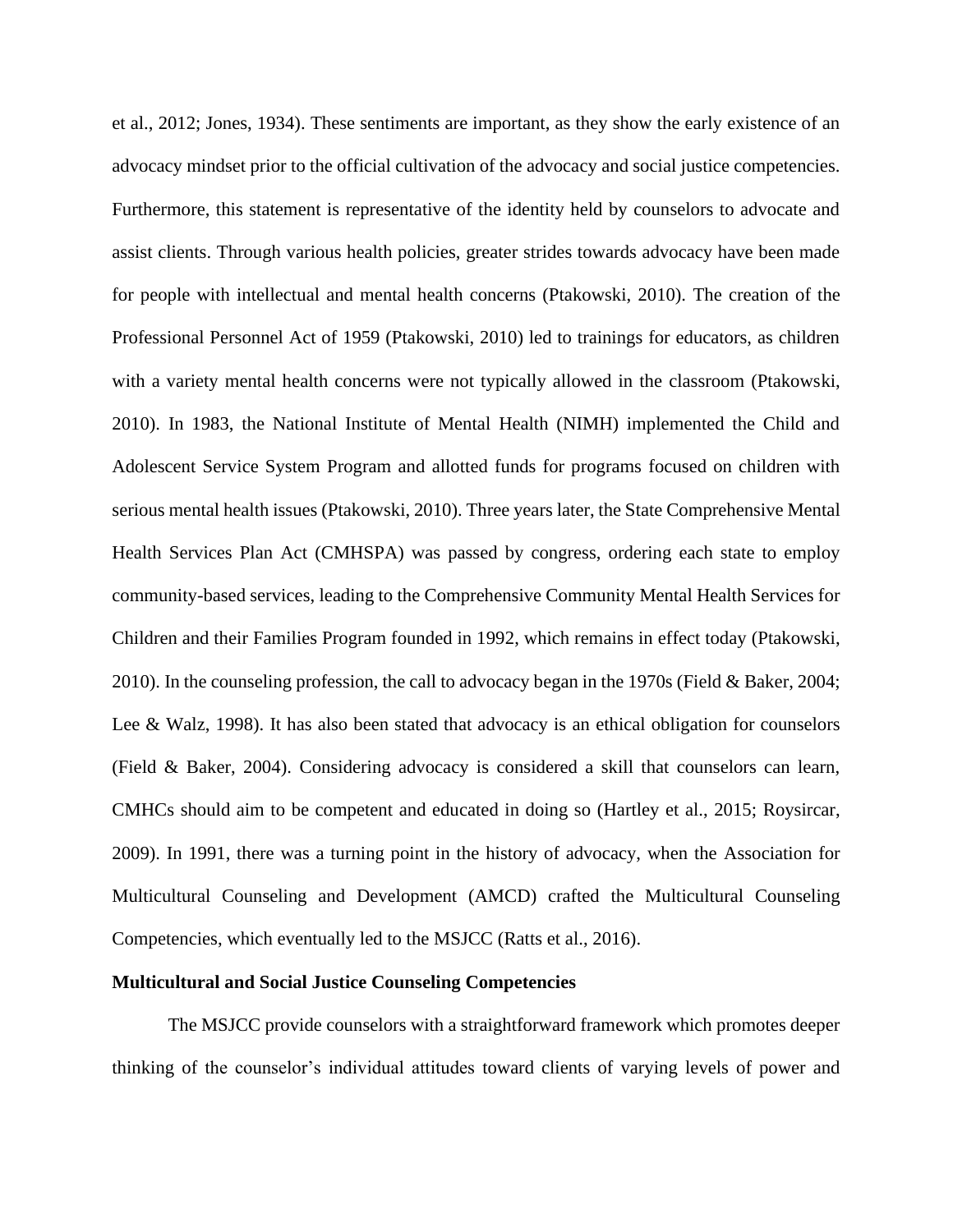privilege. The MSJCC promote counselor awareness regarding the way oppression may impact a client's wellbeing. The MSJCC also promote counselor awareness of the ways diversity and culture impacts the client-counselor relationship (Ratts et al., 2016). Lastly, the MSJCC highlight the importance of advocacy efforts from a social justice perspective (Ratts et al., 2016). Research focused on the practical application of MSJCC is scarce. Rather, MSJCC research focuses on counselors and counselors-in-training's (CIT) ability to comprehend and utilize them. Results demonstrate, CIT and counselors tend to lack confidence and are unaware of how to incorporate advocacy into their work load (Collins et al., 2015; Field et al., 2019; Hipolito-Delgado et al., 2011; Prosek & Michel, 2016).

#### **ACA Advocacy Competencies**

Following the MSJCC was the development of the ACA Advocacy Competencies (Lewis et al., 2003; Ratts et al., 2010; Toporek & Daniels, 2018) by the Counselor's for Social Justice, a division of the ACA (Ratts et al., 2016). The ACA Advocacy competencies have moved counselors forward in client advocacy, providing counselors with an understanding of when they should advocate for or alongside a client (Ratts & Hutchins, 2009; Ratts et al., 2010). The ACA advocacy competencies are valuable to the counseling profession due to their focus on the multiple levels counselors may partake in advocacy. These consist of the micro, meso, and macro levels of advocacy (Ratts et al., 2016). The micro level consists of advocating with or on behalf of the actual client. The meso level of advocacy consists of advocating for the greater community. The macro level consists of advocacy at the higher level through policy change (Ratts et al., 2016). As advocates, counselors must be aware of their access to resources and contacts for resources that a client may not have access to, which typically stems from less power and privilege in comparison to their counselor (Toporek et al., 2009). For example, many parents are not informed of their right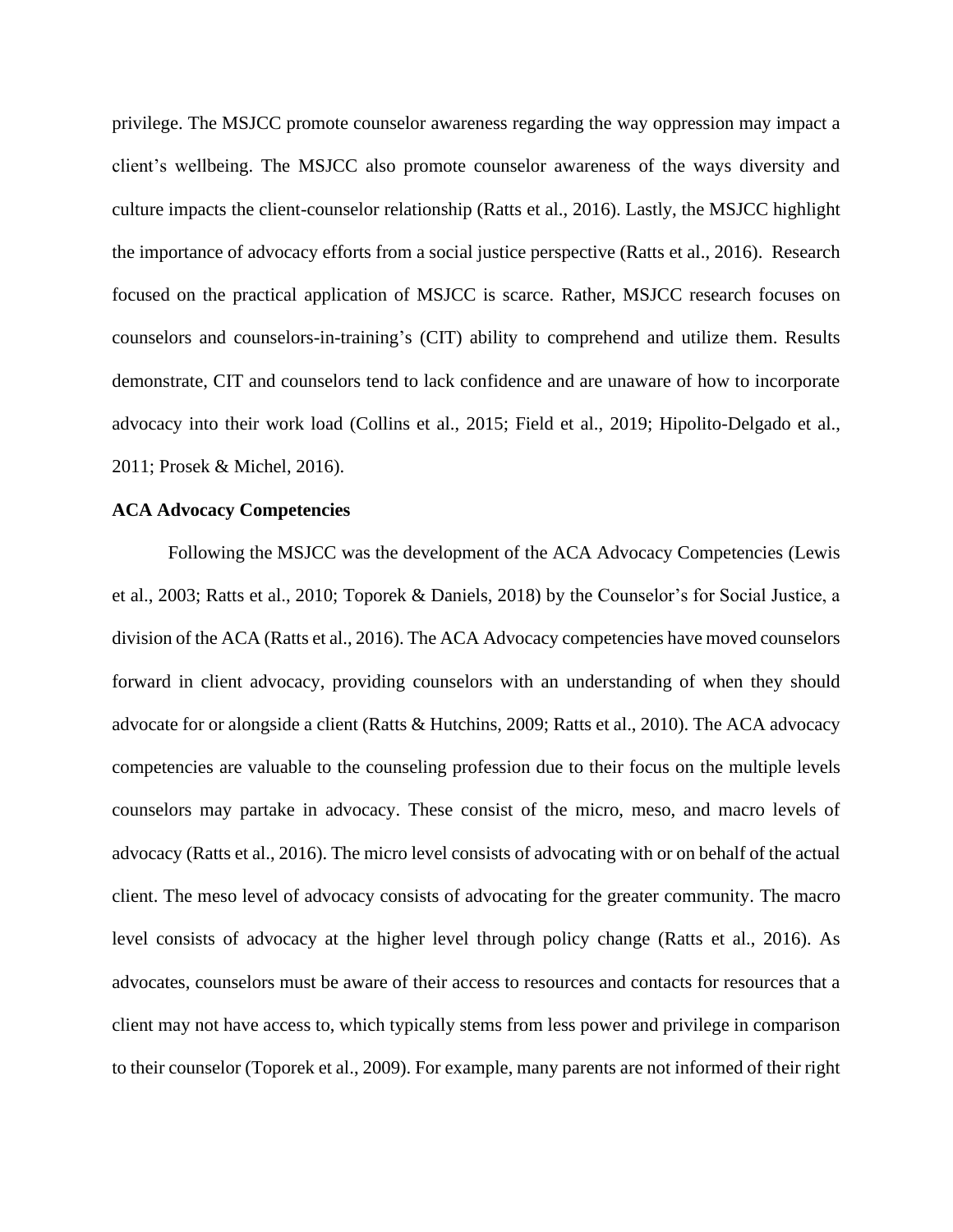to having their child tested for an IEP, especially in underfunded school districts (Reiman et al., 2010; Sacks & Haider, 2017). Therefore, CMHCs working with child populations must be privy to this information, and educate parents or caregivers on their rights.

#### **Empirical Findings: Advocacy and Social Justice**

Combined, the MSJCC and the ACA advocacy competencies can be utilized for a systemic focused and holistic approach for child advocacy. The combination of the competencies prompts CMHCs to be aware of their cultural attitudes. Furthermore, CMHCs actively utilizing both competencies lead to greater awareness about CMHCs personal identities in society as well as those held by clients and the ways these identities can impact the counseling relationship. Through this approach, counselors are also set to a standard of higher awareness of their client's experiences in communities outside of the classroom as well (Ratts et al., 2016). When combining both sets of competencies into practice, CMHCs may also find spaces in the community where they can serve clients (Ratts, 2011). It is understandable that the combination of both competencies would decrease the likelihood of counselor biases being reflected onto the clients leading to a safe counseling space for the child. To enhance the child safety in the counseling room, the addition of trauma-informed advocacy provides CMHCs with a more guided approach to advocating for children and families.

Field et al. (2019) examined the ability of CIT to develop competence utilizing the MSJCC and ACA advocacy competencies during their practicum and internship experiences. It was found that the CIT's knowledge of both competencies led to greater understanding of ways clients are impacted by social injustice (Field et al., 2019). This knowledge also increased CIT awareness of the impact politics and funding for mental health can have on clients (Field et al., 2019). A challenge CIT experienced was formulating a conceptual idea of steps toward an advocacy plan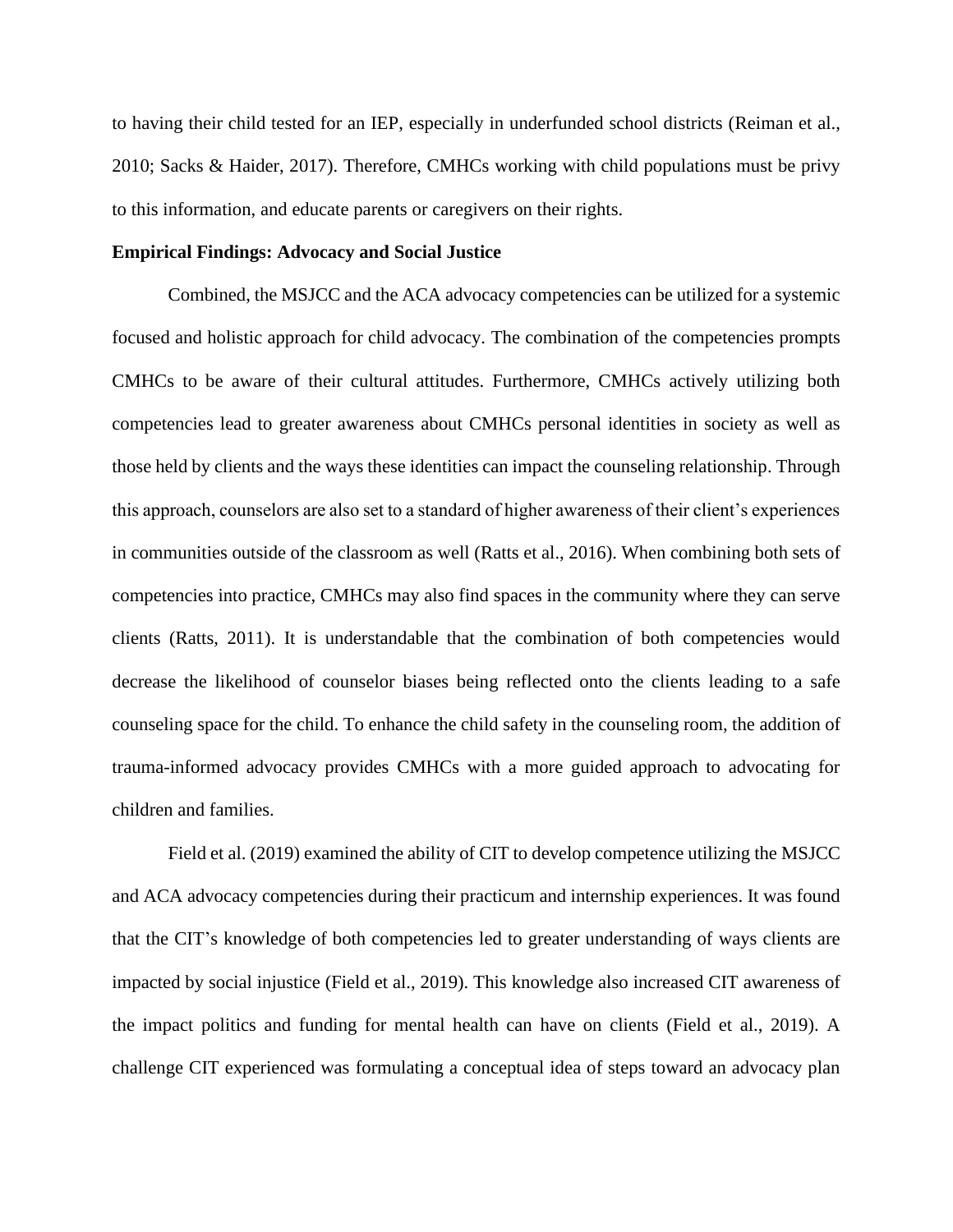for a client. However, the likelihood of the CIT to create an actual advocacy plan for a client was low (Field et al., 2019). This was due to a lack of time as CIT complete coursework alongside other internship duties such as case notes and supervision. Furthermore, CIT lacked the confidence to advocate for their clients. Low confidence stemmed from CIT beliefs that they did not hold enough power to advocate for clients at the intern level. They were also overwhelmed and described themselves as feeling helpless since their general understanding of social justice and challenging social injustices was low (Field et al., 2019). There were some CIT who did create advocacy plans. They partook in meetings with government representatives, teachers, primary care doctors, school administrators, and school counselors as a means to advocate for their clients. Other forms of advocacy were, assisting clients to find outside social services such as transitional housing for clients who were homeless (Field et al., 2019). Results demonstrated that over time students were more comfortable with the concept of advocacy. This suggests CIT become more confident with advocating as they gain more experience in the profession (Field et al., 2019). It should be noted, all participants had positive attitudes toward both sets of competencies prior to the study (Field et al., 2019). However, there are not many models available in counseling and counselor education which guide the practice of social justice advocacy for clinical mental health counselors Which adds to counselor anxiety surrounding client advocacy in clinical settings (Malott & Knoper, 2012; Ratts & Wood, 2011). Therefore, the TICCA model is in place to provide more direction in the counseling literature.

Another barrier for advocacy efforts of counselors is the misconception that a counselor must achieve perfection regarding their ability to self-reflect and resolve their own internal biases and struggles prior to being a strong advocate for clients (Roysircar, 2009). Considering people are continually evolving, this barrier must be addressed in counselor education and supervision to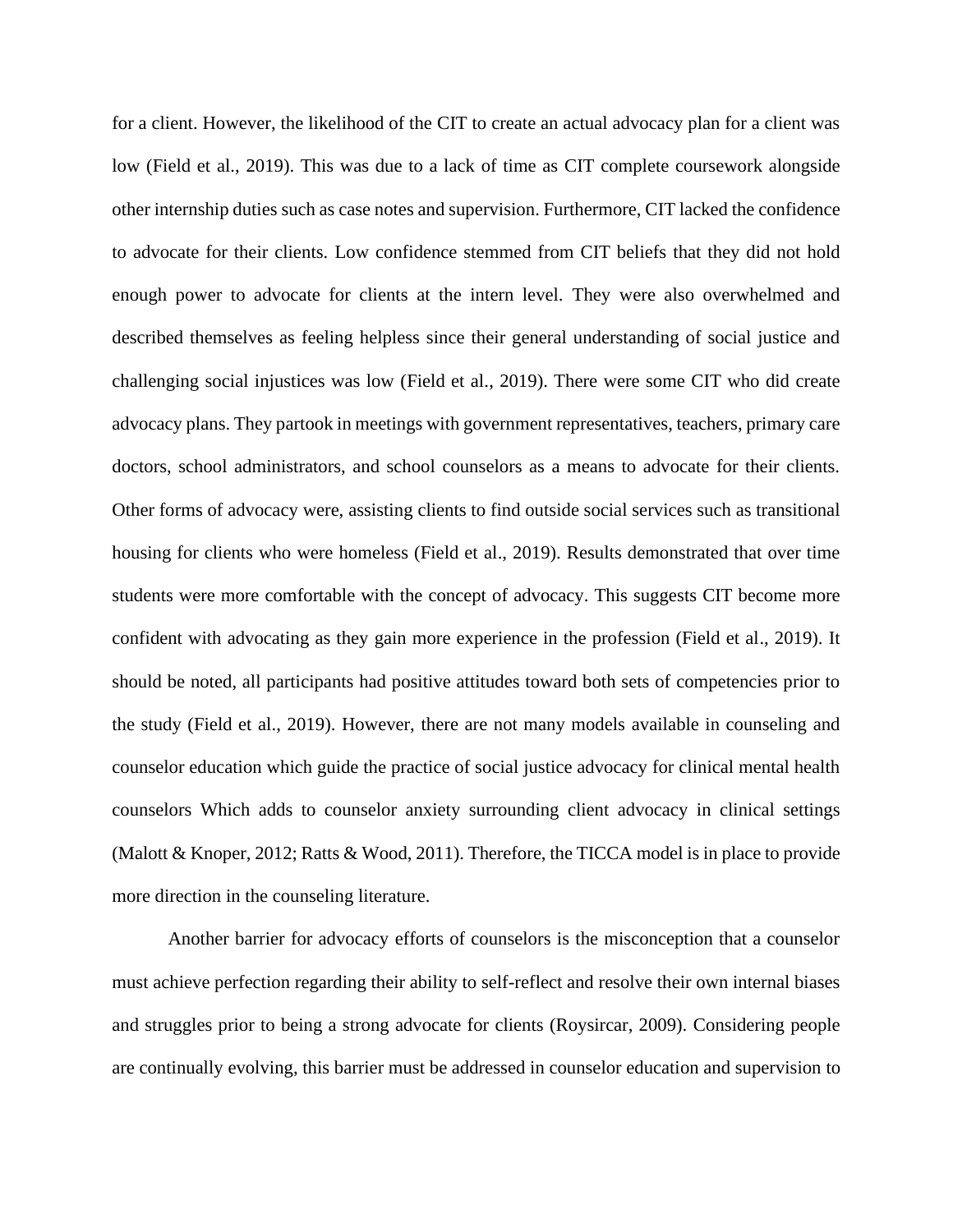promote more client advocacy. Also, counselors tend to have strong interpersonal skills, yet some may struggle with clearly explaining and advocating for equity and social justice matters. This is prompted by self-induced pressure to be an extraordinary advocate or fears and anxiety associated with the injustices in society (Dale & Daniel, 2013; Roysircar, 2009). Regarding direction for CMHCs to follow when advocating for clients, Lopez-Baez & Paylo (2009) addressed a gap for teenage clients and provided examples regarding collaboration with outside systems following the 2003 ACA Advocacy competencies. However, a gap still exists as it was solely focused on the outside systems and for adolescents rather than also working with the client for advocacy, their family, and did not acknowledge the MSJCC and TIC.

Despite these barriers, the school counseling literature contains some examples of advocacy for the child population, such as an emphasis on networking with local community organizations who may have specific expertise such as homelessness, food insecurity, trauma, or gender identity. For example, Coolhart & MacKnight (2015) focused on advocacy for transgender children. Referring the children and their families to local agencies who were experts in working and advocating for transgender children provided children and families with a strong community they could learn from and form relationships with. Furthermore, the school counselor can also network with the agency to learn how to better advocate for transgender children in the school setting. Brown et al. (2019) also highlighted the importance of having a network of professionals and organizations in the school's surrounding community, as advocacy plans can be more efficiently executed when school counselors have community assistance to refer students to outside counseling or social services, mentorship, or legal services. Outside of the community network, school counselors should also form strong working relationships with other professionals in their school so they can better advocate for their students based on shortcomings in their school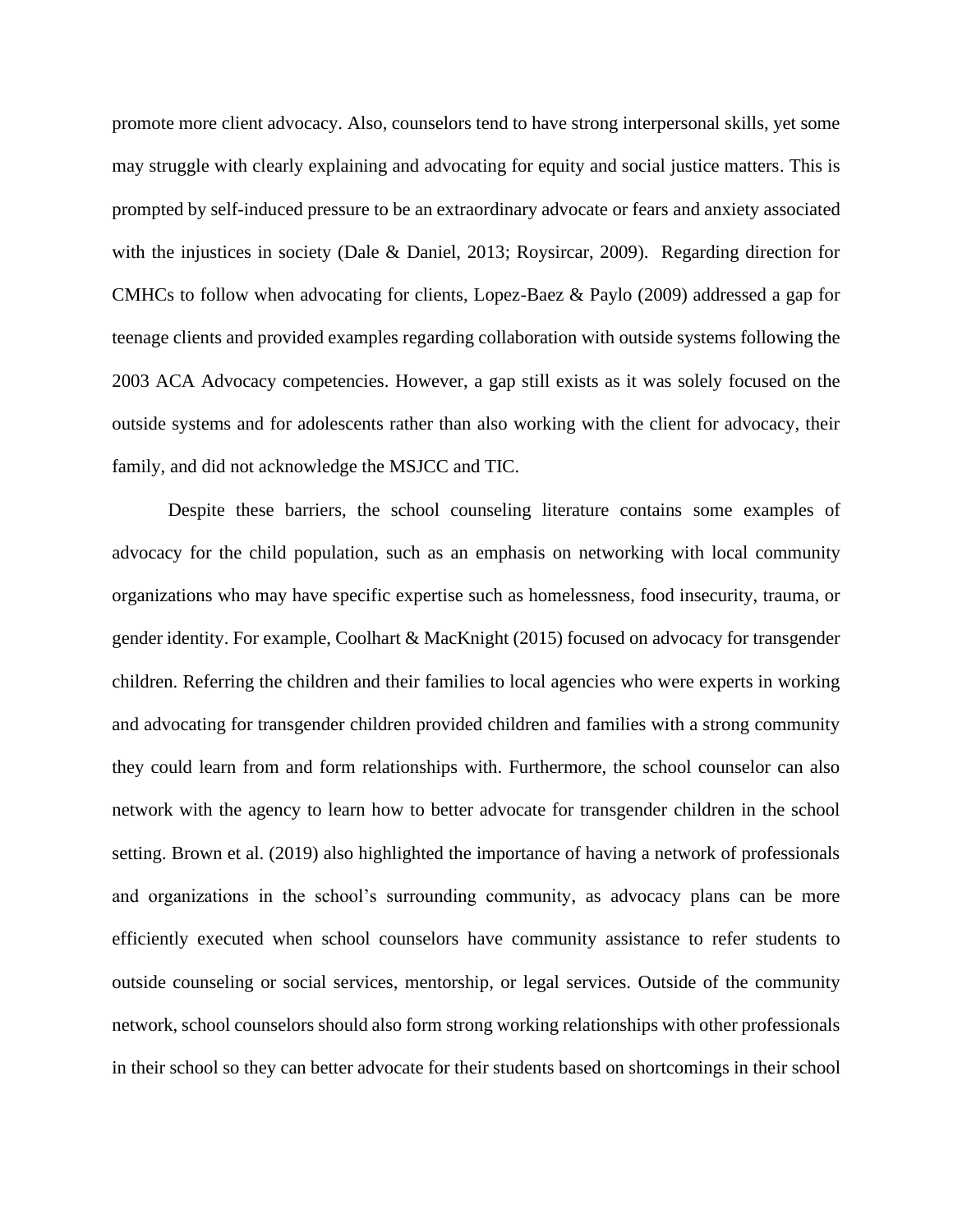system (Brown et al., 2019). Another theme in the school counseling literature is the use of empowerment during role plays as a tool for child advocacy. Empowerment was also utilized with a Latinx, English Language Learners (ELL) child population as school counselors were able to empower students with role plays focused on seeking help from teachers and peers, which empowers the children to feel secure in their learning environment and more satisfied with their school experience (Bessman et al., 2013). Welfare et al. (2020) found the use of role plays with Black boys to express their feelings about discipline practices in the school provided the boys with a sense of validation and empowerment as they were able to share their stories without repercussions. Welfare et al. (2020) suggested the need for trauma-informed practices and restorative circles in schools as a means to truly make schools a safe space for all.

A common shortcoming in school settings are harsh discipline practices which tend to be disproportionately aimed at students of color (Welfare et al., 2020). For example, a student may be startled by a loud noise in the classroom, which leads to a behavioral response such as yelling and tossing papers. In many circumstances, this child may be unjustly suspended. School counselor's knowledge of these incidents allows them to advocate against such practices and inform their colleagues about behavioral trauma responses and more effective ways to intervene, which will be emphasized in the present article more specifically for CMHCs. Trauma-informed counselors are aware that it is typical for children to respond to environments behaviorally when they are exposed to trauma (Anda et al., 2006; Schumm et al., 2006). Trauma exposure during childhood can impact the development of the brain, specifically the amygdala, which leads to children to respond to most scenarios fearfully, they may struggle with interpersonal relationships, feel hopeless, and worthless (Bartlett et al., 2016). Trauma-informed care with children assists with the healthier development of the brain and general human development (Bartlett et al., 2016).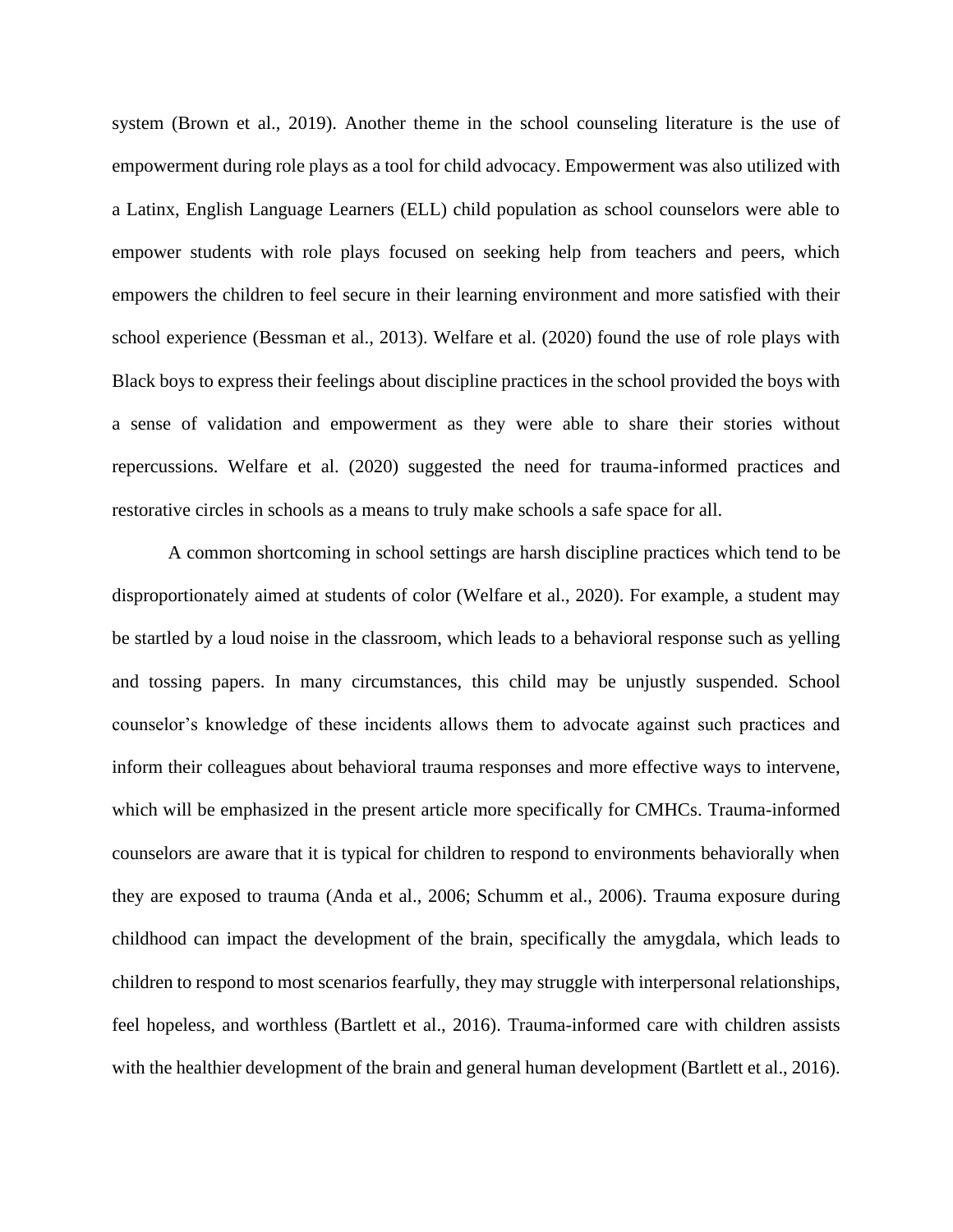Therefore, TIC should be utilized when advocating considering the emphasis TIC places on the family system rather than placing blame on the child for responding to their environment in the way in which the brain should be responding. The TIC approach is a collaborative effort of teachers, families, others in the community, leading to better treatment outcomes and more secure advocacy efforts. Therefore, the present article will discuss how these trauma-informed concepts can lead to more effective client advocacy for CMHCs. There is no article focused on traumainformed advocacy with child clients. However, a study with a sample of advocates who assisted college students who survived sexual assault (Wood et al., 2021) uncovered the importance and effectiveness of trauma-informed care combined with student advocacy to assist them in making decisions and finding quality care as they processed through past or ongoing trauma. Wood et al. (2021) recognized there is a need for more direction and future research for those who want to provide trauma-informed advocacy to clients. Also, the Wood et al. (2021) study did not focus on the counseling profession, there is more direction needed for those who hold counselor identities.

Considering most clinical mental health research focused on advocacy is not specific to child advocacy, the school counseling literature is a helpful tool for CMHCs to utilize as they brainstorm ways to be more effective advocates for their child clients. The school counseling literature is also helpful for CMHCs to understand the importance of the counseling relationship and the effectiveness of child empowerment. From the general counselor education literature, leaders of the profession called for more guidance for advocacy, utilizing the MSJCC and advancing the literature in this way (Nassar & Singh, 2020). The infusion of trauma-informed care with the MSJCC and ACA advocacy competencies will assist in counselor educators teaching practical, applicable ways to advocate from a social justice perspective and be in tune with their own biases and beliefs. Singh et al. (2020) mention the MSJCC's should evolve over time. By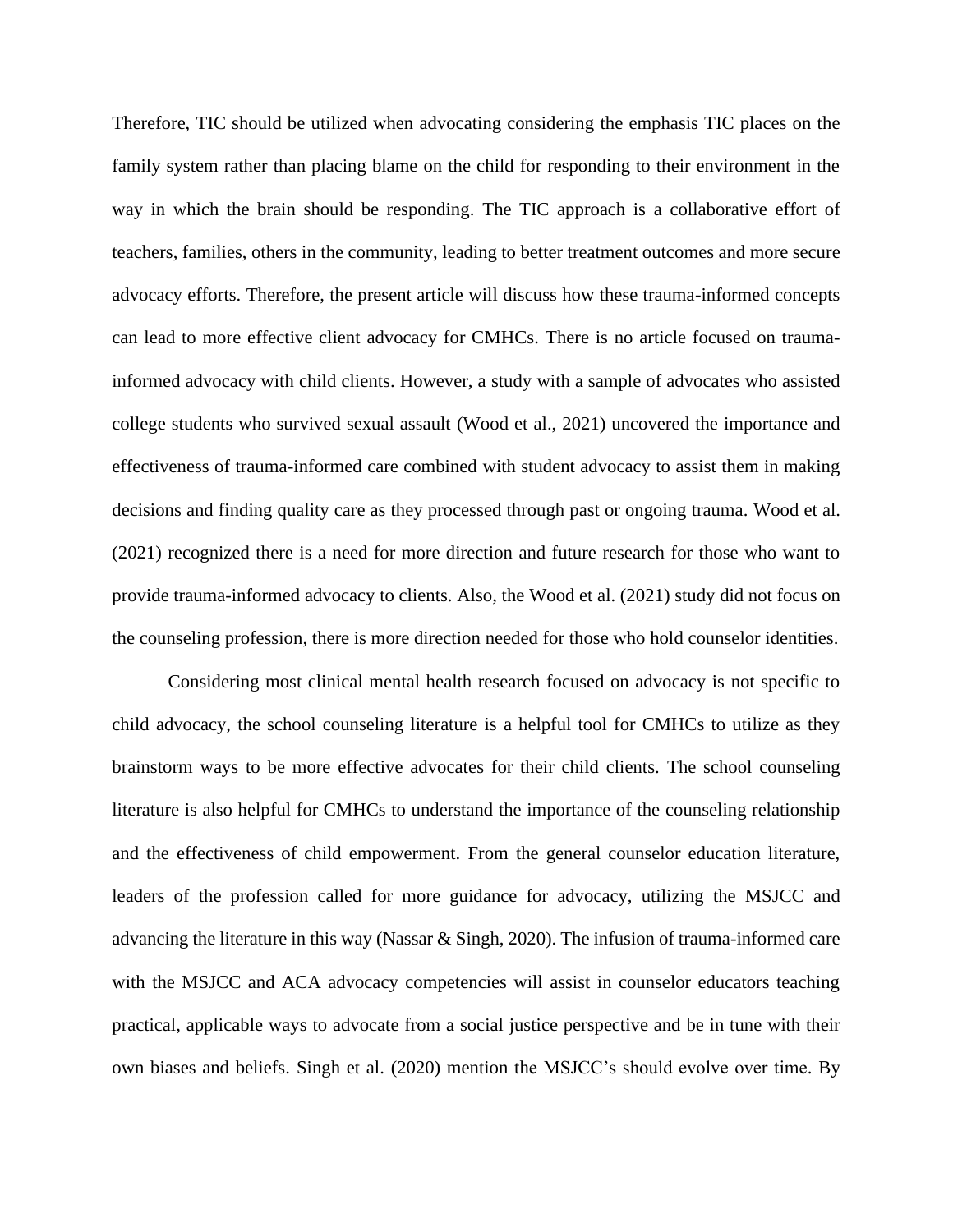combining ACA advocacy competencies and trauma-informed care, adds to the evolvement of advocacy, especially considering the prevalence of trauma amidst the COVID-19 pandemic. In response to the findings that a counselor's likelihood to advocate is lower due to counselor's lack thereof self-efficacy, lack of resources, and lack of time (Field et al., 2019) the advocacy plan in the present article addresses these concerns by placing CMHCs in a position of gaining greater knowledge of the communities they work with to learn more about client needs, and infusing a trauma-informed approach to place CMHCs in a stronger, more self-efficacious role to advocate for child clients.

#### **Trauma-Informed Child Client Advocacy Plan**

An approach grounded in trauma-informed care, while also adhering to the MSJCC and ACA Advocacy Competencies can assist CMHCs in a higher likelihood to partake in child client advocacy, as it will be embedded in their overall approach to clinical work. The MSJCC moves counselors to be introspective about their personal beliefs, knowledge, skills, and action (Ratts et al., 2016). Adding the trauma-informed approach will provide counselors with the tools for action, especially considering the lack thereof concrete child examples for clinical mental health counselors. The use of a trauma informed lens while advocating combats the issue of counselors not having enough time to advocate. There are many hands-on trauma-informed interventions that are multiculturally competent, which allows the counselor less time researching which approach to utilize. In comparison to clinical mental health literature, school counseling literature has more concrete examples of child advocacy (Barrett et al., 2011; Evans et al., 2011), some of which was modified for CMHCs in the present advocacy plan. CMHCs can take the following steps in order to do so; (1) trauma-informed care; (2) partake in consistent self-care; (3) practice or involvement in the community; (4) direct client services; (5) collaborating with schools; and (6) assessing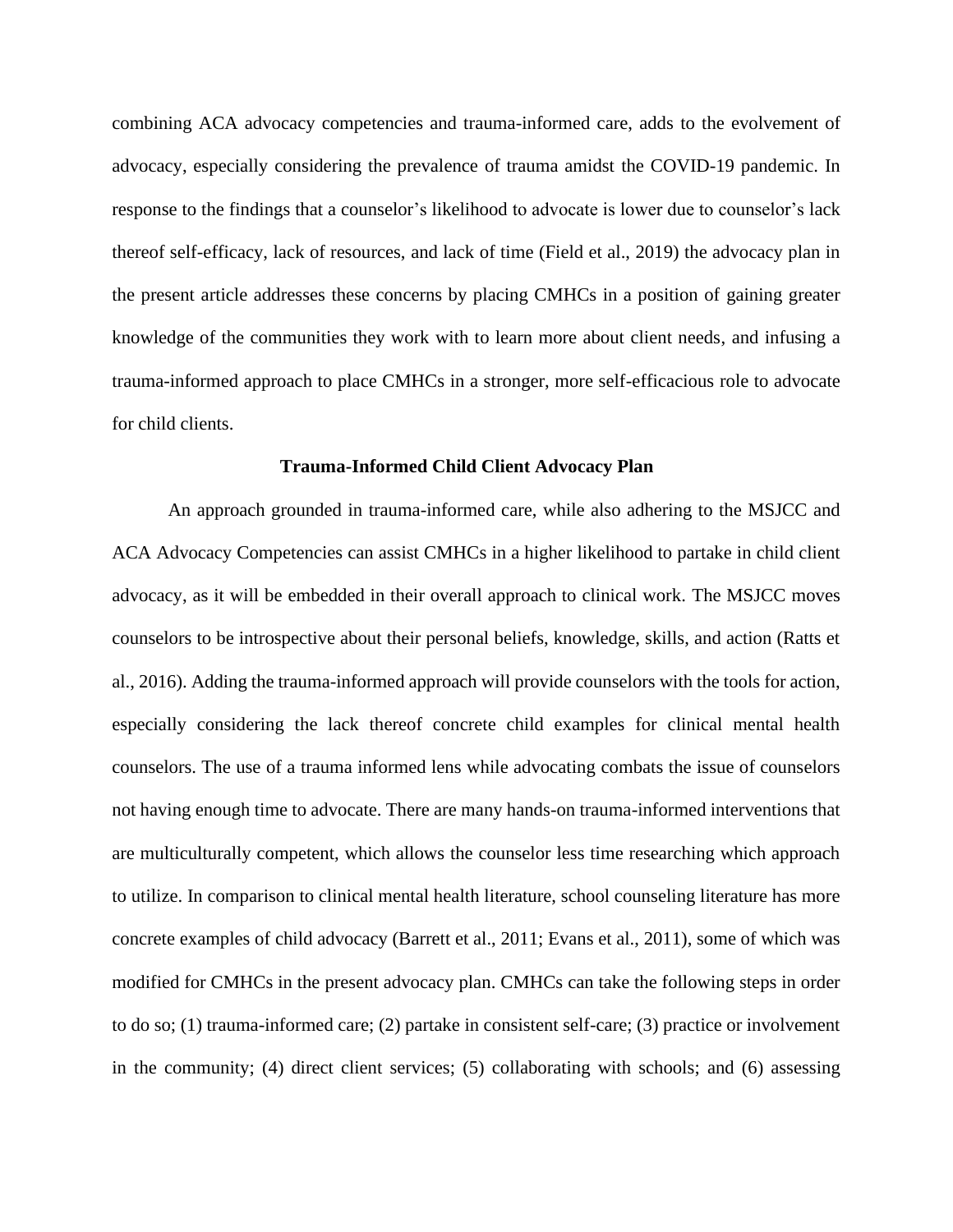advocacy efforts. This approach allows CMHCs to gain a better understanding about where advocacy efforts must begin, and which of the children they work with are at highest risk of not achieving their counseling goals. This approach also addresses the skepticism some have regarding advocacy being achievable for CMHCs, as these suggestions are organically part of a successful CMHCs role.

**Trauma Informed Care.** What happened to you? This is a question posed by trauma informed counselors, rather than the medical-model approach of 'what is wrong with you?' (Mirksy, 2010). Trauma-informed care is the lens which assists CMHCs to effectively providing services and understanding how to approach clients about advocacy issues. Trauma-informed counselors seek to understand the traumatic experiences that were formerly or are currently being experienced by clients. Furthermore, CMHCs who utilize a trauma-informed approach aim to understand how trauma impacts a client's biological, psychological, neurological, and social functioning and development (Arnold & Fisch, 2011; Walsh & Benjamin, 2020). Therefore, trauma informed counselors understand impulsive or other undesirable behaviors a client partakes in is a response to traumatic events. Trauma-informed counselors aim to view the situation, signs, symptoms, and behavior first rather than making precipitous assumptions that a client has a particular diagnosis (Powers & Duys, 2020; SAMHSA, 2014; Walsh & Benjamin, 2020). Counselors must treat childhood trauma cases with care and compassion, which is why it is important for counselors to follow a more trauma-informed lens when providing advocacy. When advocating on the behalf of a child, CMHCs should aim to explain the biological and neurological impacts (Bremner, 2006; Jennings, 2004; Mersky et al., 2013). Behaviors as a result of these traumas tend to be labeled as 'bad behavior', and counselors must reframe this, explaining the various impacts trauma has on a child (Jennings, 2004).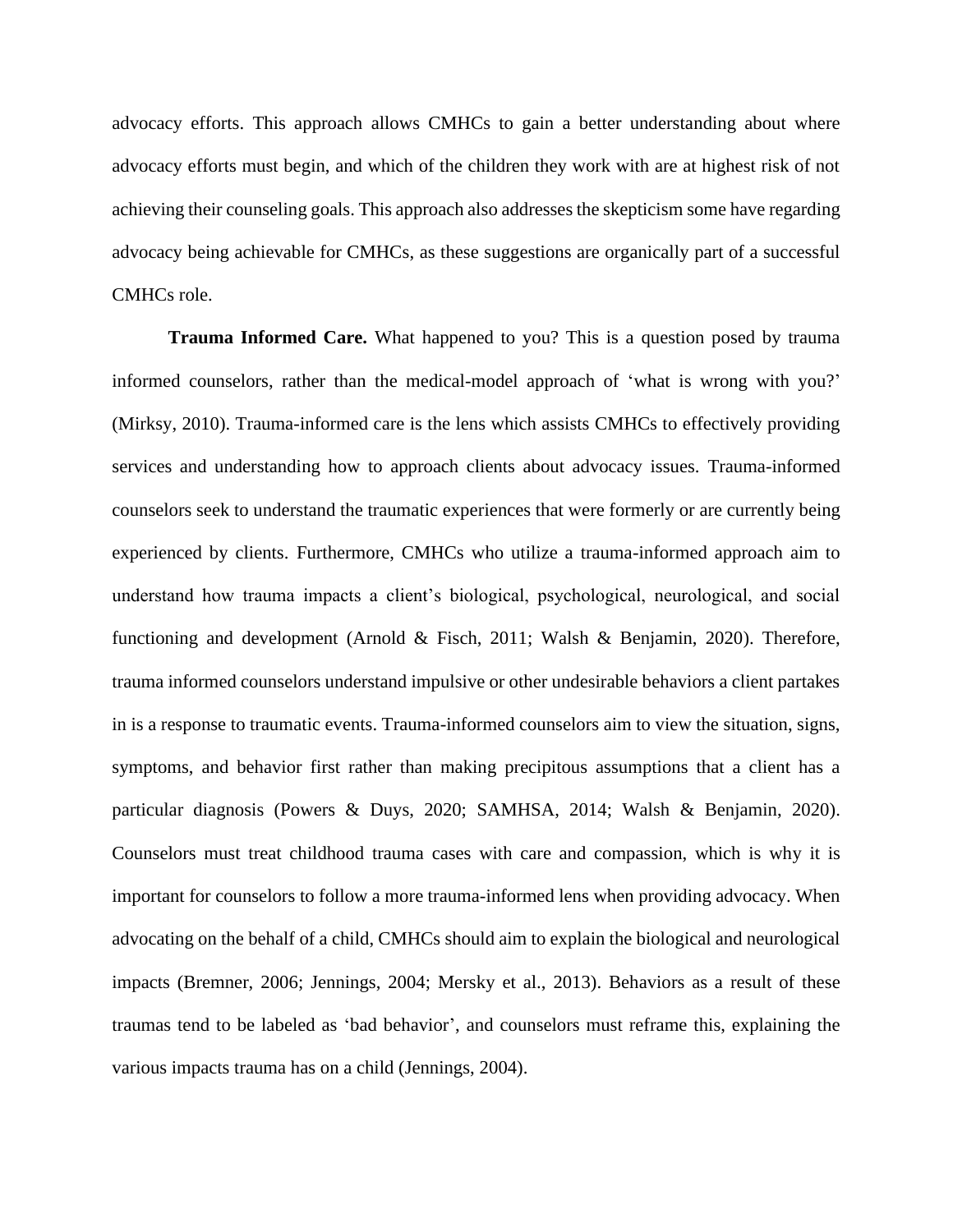CMHCs who provide trauma-informed services cultivate a safe space, empower, and collaborate with clients throughout the counseling relationship (Dass-Brailsford, 2007; Walsh & Benjamin, 2020). Trauma-informed counselors also maintain a positive outlook that clients will recover (Powers & Duys, 2020; SAMHSA, 2014). These aspects of a trauma-informed approach are a means to preventing re-traumatization of clients (Powers & Duys, 2020; SAMHSA, 2014). Furthermore, aesthetics and culture of a clinical setting are also taken into consideration when following trauma-informed care. For example, the wellbeing of the staff is acknowledged in order to provide strong services to clients. Aesthetically, the building where the counseling services occur is inviting to the clients, rather than a more sterile environment (Jennings, 2004).

TICCA is of high importance considering the prevalence of trauma in child populations (Copeland et al., 2007). TICCA alongside the ACA advocacy competencies and the MSJCC also addresses the prevalence of historical, racial trauma, and complex trauma. Historical trauma is trauma impacting various communities, cultural groups, and generations (Heart et al., 2011). Racial trauma, is when discrimination and continued stress related to race negatively impacts a person's health both physically and emotionally (Comas-Díaz et al., 2019; Liu & Modir, 2020). Complex trauma is an ongoing trauma during childhood (Arnold & Fisch, 2011). Examples of complex trauma exposures are community violence, witnessing domestic violence, mental health crises and illness in the family, parent/caregiver with substance use disorder, chronic and terminal illness in the family, divorce or separation of caregivers/parents, child maltreatment, and sexual abuse (Arnold & Fisch, 2011). Furthermore, client advocacy is highly important with child clients regarding college access, preparing children to think about future careers, and possible college attendance. Considering many marginalized populations are not the majority population attending colleges as they typically lack resources for college access (Schaeffer et al., 2010). It is important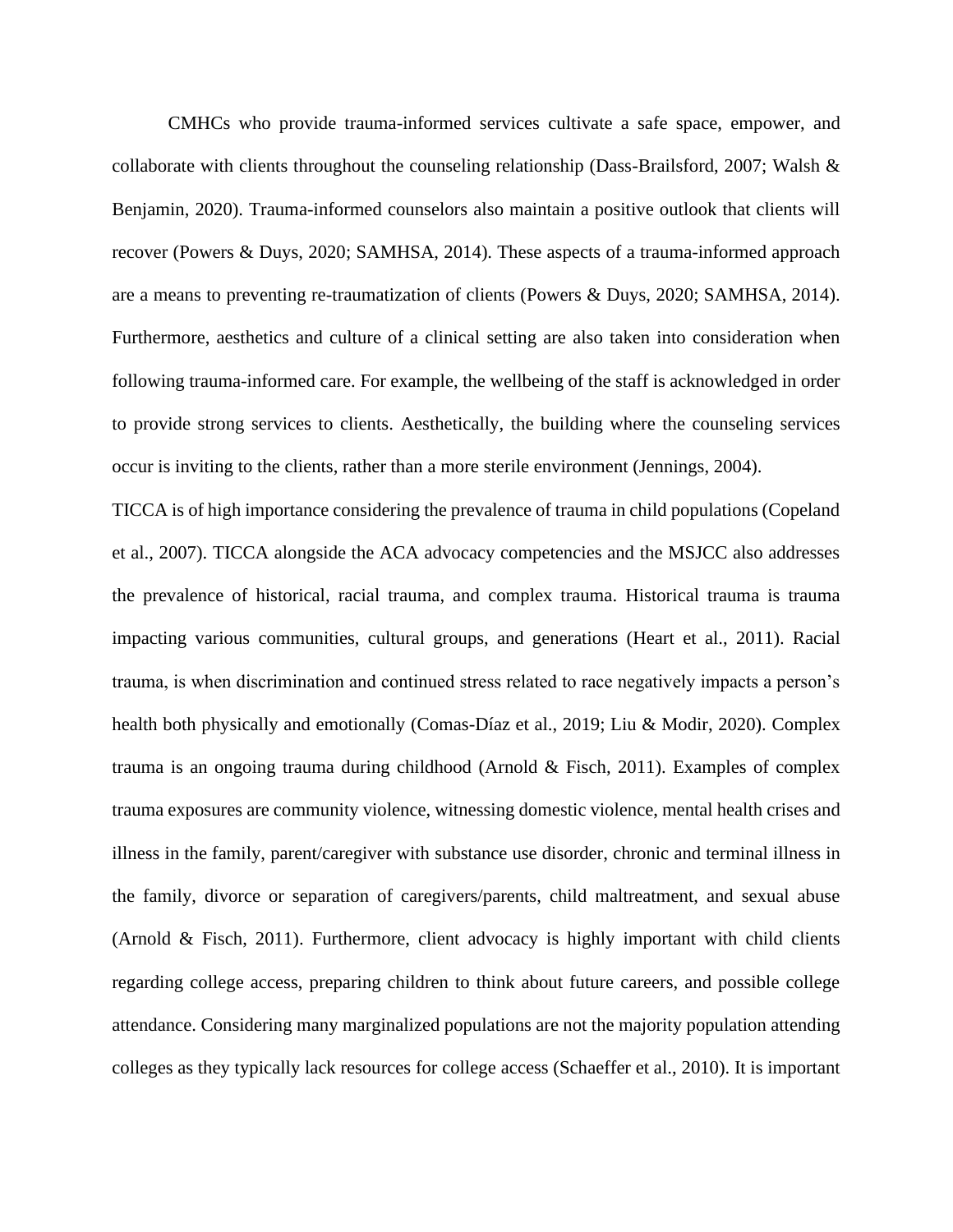to advocate for assemblies and other career presentations for children to cultivate the children's path to college. By utilizing the TICCA plan alongside the MSJCC and ACA advocacy competencies, child clients will experience a safe environment and such modeling will allow their parent/caregiver to replicate the safe environment outside of session. When following the TICCA approach, CMHCs must be open to understanding the client's experiences and culture. CMHCs must not place their own trauma experiences on the child or their caregiver as everyone experiences trauma differently. Regarding culture in the form of spirituality and religion, some clients may use it as a mechanism which boosts their resilience, meanwhile others may have experienced trauma associated with their religion (Gerassi & Nichols, 2018). Therefore, CMHCs should ask questions rather than assume what is helpful for a client's growth. CMHCs should allow children and their caregiver to bring cultural traditions into the counseling space if they would like (i.e., prayer or music) as such practices may enhance safety associated with the counseling process (Gerassi & Nichols, 2018).

**Partake in consistent self-care practices.** CMHCs must regularly focus on self-care as a means to having the strongest capacity to provide counseling services to clients. Self-care should recharge counselors mentally, emotionally, physically, and spiritually (Coaston, 2017), which is similar to the trauma-informed model (Heramis, 2020). CMHCs should partake in self-care in a consistent manner, as taking care of oneself is the first step to being able to assist others. Similarly, CMHCs should take time off throughout the year, planning ahead, so they have moments to rejuvenate while also being able to allow clients to know ahead of time. Organizations such as the Council for Accreditation of Counseling & Related Education Programs (CACREP; 2016), and the American Counseling Association's (ACA) Code of Ethics (ACA, 2014), highlight the importance of counselor self-care to prevent burnout and inability to care for clients (Coaston,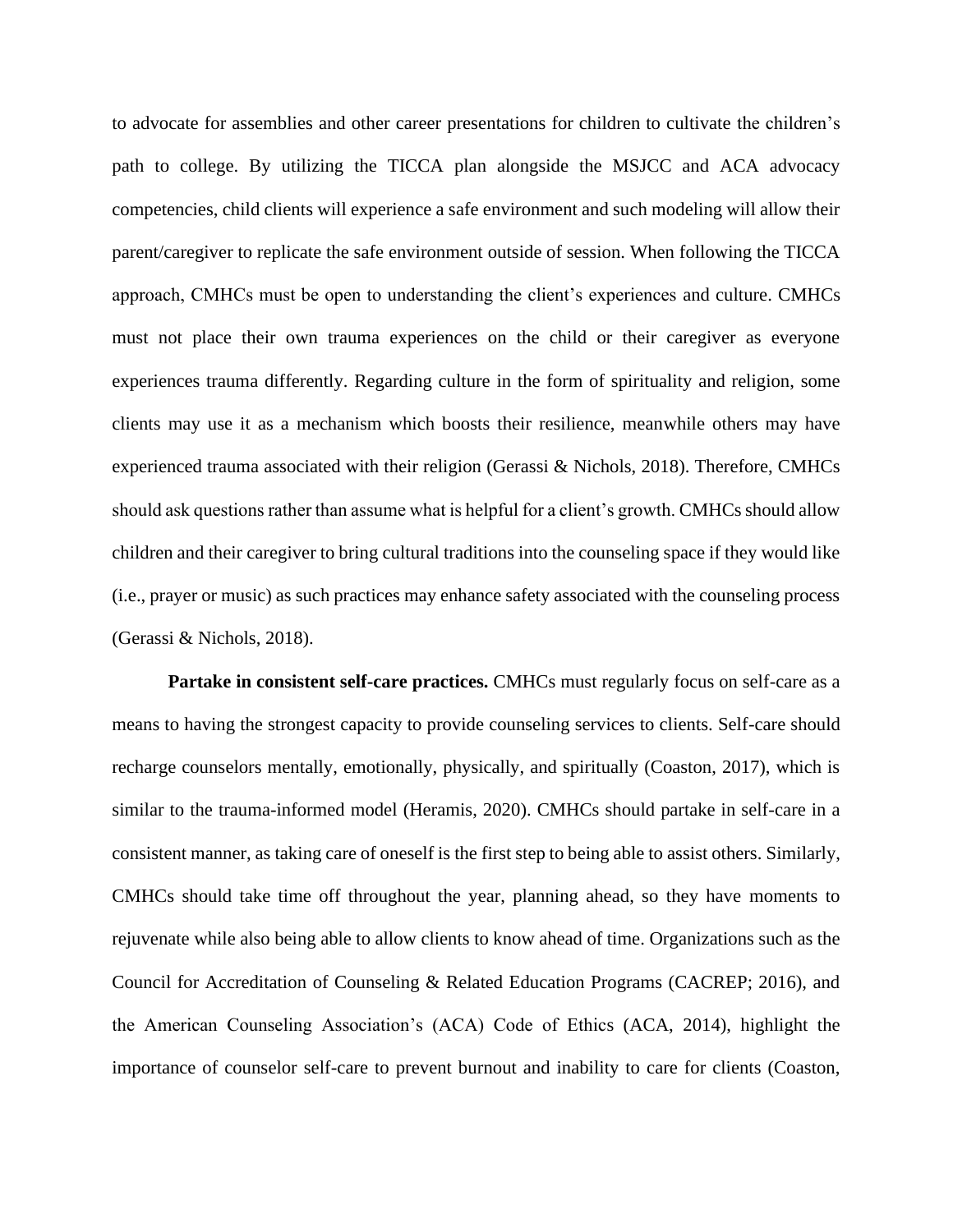2017). When counselors partake in self-care, they experience self-compassion which impedes burnout (Barnard & Curry, 2011; Coaston, 2017).

A concrete takeaway from the present article is for CMHCs is creating self-care plans (Coaston, 2017). The CMHC's plan can be as formal or informal as the counselor sees fit. Selfcare plans should have a holistic focus with self-compassion in mind (Coaston, 2017). Therefore, self-care plans should consist of time to reflect on the state of their mind, spirit, and body, and the various activities they should add to their schedule to ascertain the wellness of these areas (Coaston, 2017; Myers et al., 2001). There are many challenges to partaking in wellness for counselors such as long hours, a lack of time standing and moving, pressure with timeliness of notes, as well as added pressure to add to their caseload. It has been suggested that a strong wellness plan follows a similar style of a treatment plan counselors would write for their clients (Coaston, 2017; Franco, 2016). This approach to self-care is similar to moments where counselors utilize a narrative therapy approach (Coaston, 2017) and ask clients what they would tell a friend in a situation that the client is currently in, which is what counselors should ask themselves when creating their self-care plan. An exercise such as this will promote self-compassion and assist CMHCs to practice the commitment to self-care they hope clients partake in (Coaston, 2017). This form of self-care will also assist counselors in prolonging their enthusiasm as advocates (Evans et al., 2011).

*Example of a self-care plan.* If a counselor realizes they struggle with anxious thoughts, their self-care plan could list two goals similar to a treatment plan. For example, the counselor would create goals to reduce their anxious thoughts, such as taking five minutes each morning to journal or meditate. Counselors should also write down signs they are aware that their self-care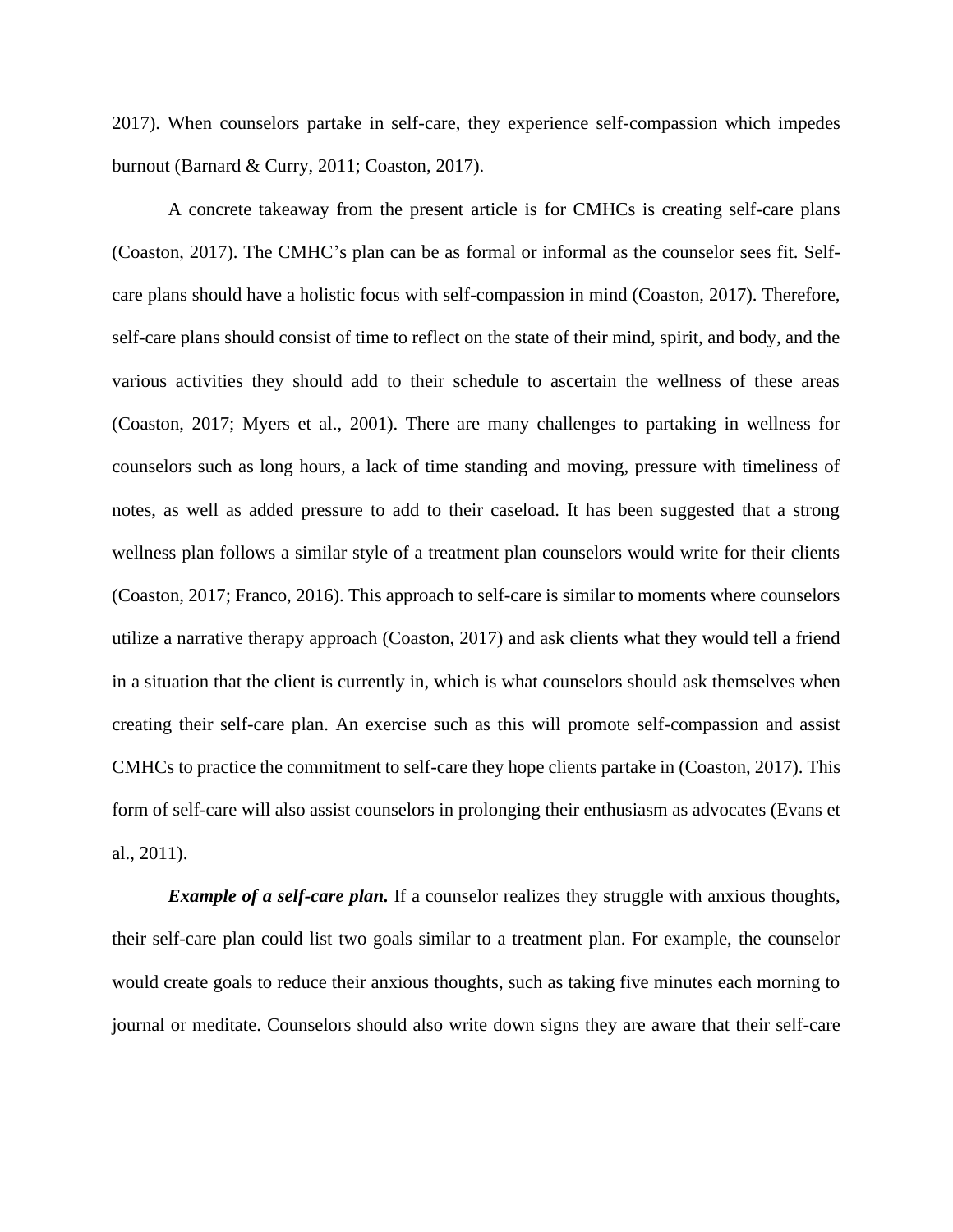goals are working, such as self-rating their anxiety before and after a particular anxiety reducing activity.

Client self-care and safety is important as well considering clients who experience trauma may struggle with feeling safe around others and various environments (Guarino, 2009). As CMHCs begin working with children, they should collaborate with the child and the caregiver to create a self-care plan. CMHC's should ask clients, 'What makes you feel peaceful?' or 'When do you feel safe?'. A list of possible self-care items are; (1) alone time; (2) taking a walk; (3) taking 3 deep breaths; (4) gardening with caregiver; (5) listening to music; (6) coloring; (7) playing on the iPad or watching tv; and (8) playing with my favorite toy. CMHCs should be open to incorporating some of the self-care/safe activities into the counseling sessions. For example, horticulture therapy with child and parent may start in the counseling sessions and be carried out in the child's home with their parent (Guarino, 2009). The CMHC should talk with the child about what may make them feel unsafe, as a way to prepare the child and parent to remember the list of items on the safety plan. Safety plans should be shared with school personnel to provide the child with continuity across settings of community, school, and home. Creating self-care plans with children will provide them with self-efficacy to deregulate their heightened emotions, which will eventually lead to self-efficacy and self-advocacy. When CMHCs share safety plans with school personnel, this is a form of advocating for the child.

**Practice or involvement in the community.** An effective step toward child client advocacy is simply understanding the community and culture of the children a CMHC is serving. CMHCs should start by holding groups in spaces within the community the practice is housed such as churches or other places of worship. This extension of services provides community accessibility to counseling services (Bryan & Henry, 2003), and assists CMHCs with having a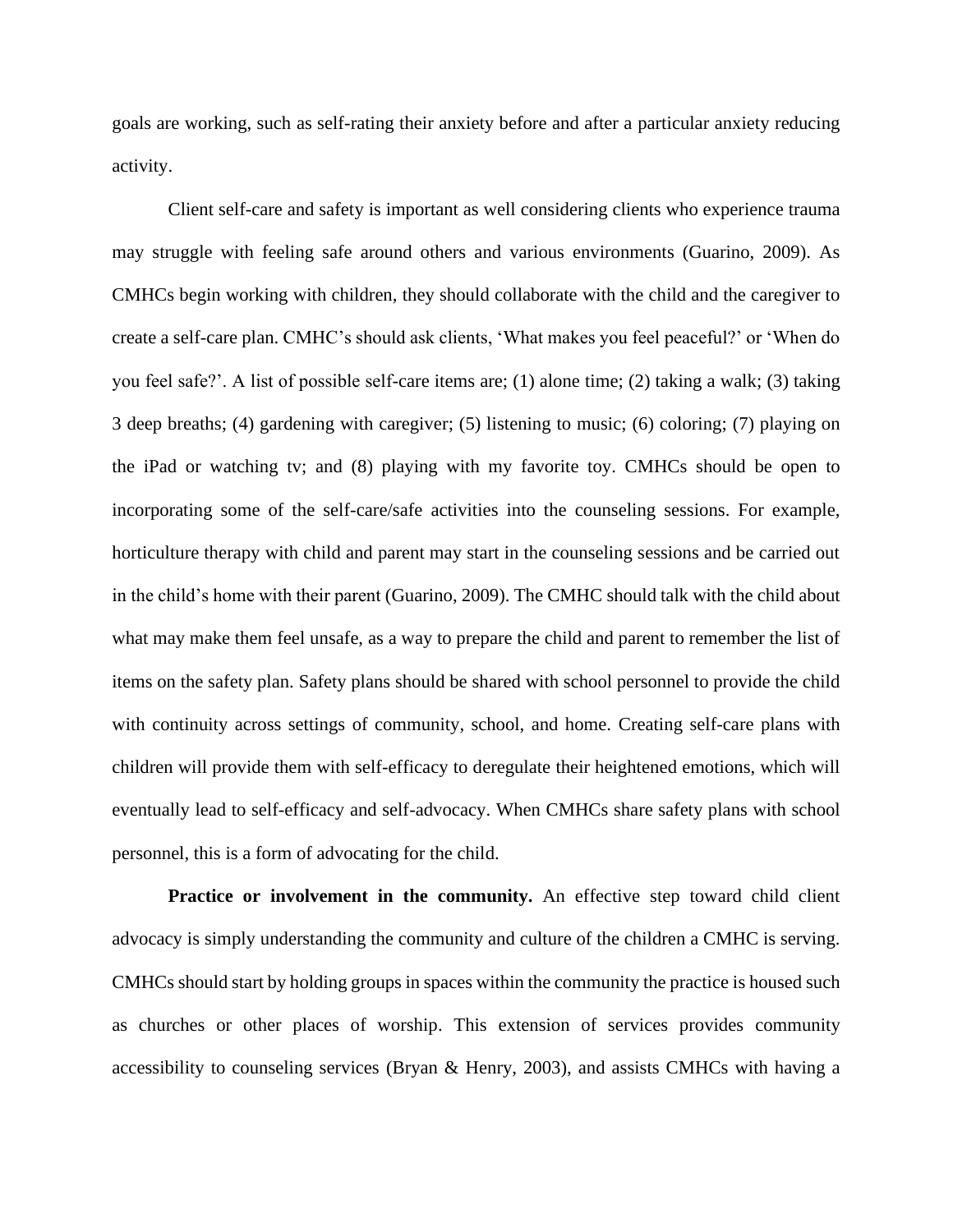better understanding about what life is like outside of the counseling room for their clients and client's families. Furthermore, CMHCs can form a greater understanding about the barriers that exist for their clients to achieve optimum mental wellness. This collaboration between CMHCs and community members can also inform CMHCs of areas where the children are facing injustice or inequity (Evans et al., 2011). Once an understanding of what some barriers may be in the community, CMHCs should hold free workshops in places of worship or boys' and girls' clubs which allow community members and clients to gain tools to advocate for themselves.

Another option for community collaboration, consists of working with community members who aim to address an area of social injustice within the community. The collaboration could entail of educating the community, raising money, and hosting awareness events (Toporek et al., 2009). For example, if a CMHC has a variety of child clients who experience food insecurity, they would rally a group from the community who are passionate about the topic to rally together to raise money for the local schools or other organizations to assist children in having the optimal number of meals each week. Furthermore, from a systemic perspective, CMHCs can address local companies (Toporek et al., 2009) about the issue of food insecurity in the community with the aim for companies to donate food to local shelters or provide affordable resources to community members, which directly impacts the child clients.

Similar to what is found in the school counseling literature (Evans et al., 2011), in order to inform community members and school personnel of their advocacy efforts, CMHCs can distribute brochures or newsletters that describe what they are advocating for and what their success has been thus far (Evans et al., 2011). This effort could lead to potential advocacy partnerships, which could assist CMHCs from taking on the majority of the advocacy efforts, which addresses concerns about advocacy being impossible, or too time consuming since counselors would have others to partake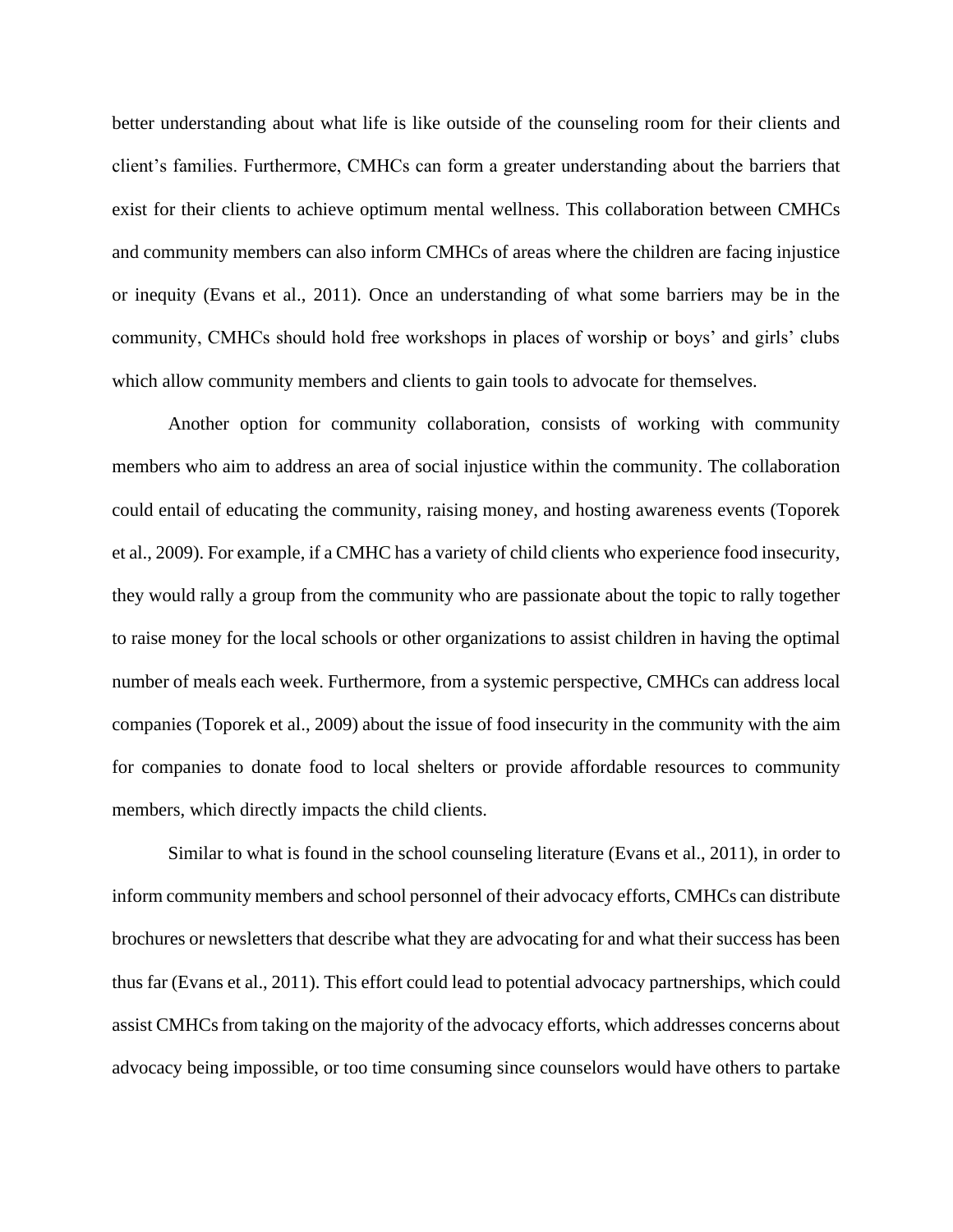in advocacy projects with. Another option for CMHCs to partner with the community and local schools is volunteering for committees. CMHCs can advocate for their child clients based on any cultural barriers or other community-based issues impacting their client and voice these issues at the committee meetings. They may also learn more about the needs of their child clients at these committee meetings (Evans et al., 2011). More community engagement such as this, can assist CMHCs in understanding which barriers exist for client mental health to in areas such as financial, nutritional, and community violence.

**Direct client services; utilize TICCA interventions in session.** After spending some time in the community and learning about client needs, CMHCs should take steps toward advocacy in sessions with the client. In most cases, parent(s) or caregiver(s) will be a part of this process considering children may not know what advocacy efforts are needed. The observation of children and their family, listening, and learning more about them as individuals and their past will assist CMHCs in advocating for clients better (Crumb et al., 2019). Once this occurs, counselors should uncover the strengths and growing edges of the client and the caregiver(s), as this assists in understanding where clients may need more guidance in certain areas of the advocacy process (Roysircar, 2009). With parents/caregivers, this portion of advocacy may consist of writing a letter to the child-client's school testing for accommodations in school, or calling a caseworker together in the office. The counselor is encouraged to empower the client by identifying their strengths, aiding clients to understand their lives through a cultural context, helping clients develop skills in self-advocacy, and working with clients to form and apply a self-advocacy plan. Through this, the client is empowered and becomes self-efficacious, leading to further awareness of issues they experience (Ratts & Hutchins, 2009). A conclusion of this process leads the caregiver, and in some cases, the child to conceptualize issues they once internalized as issues caused by the oppression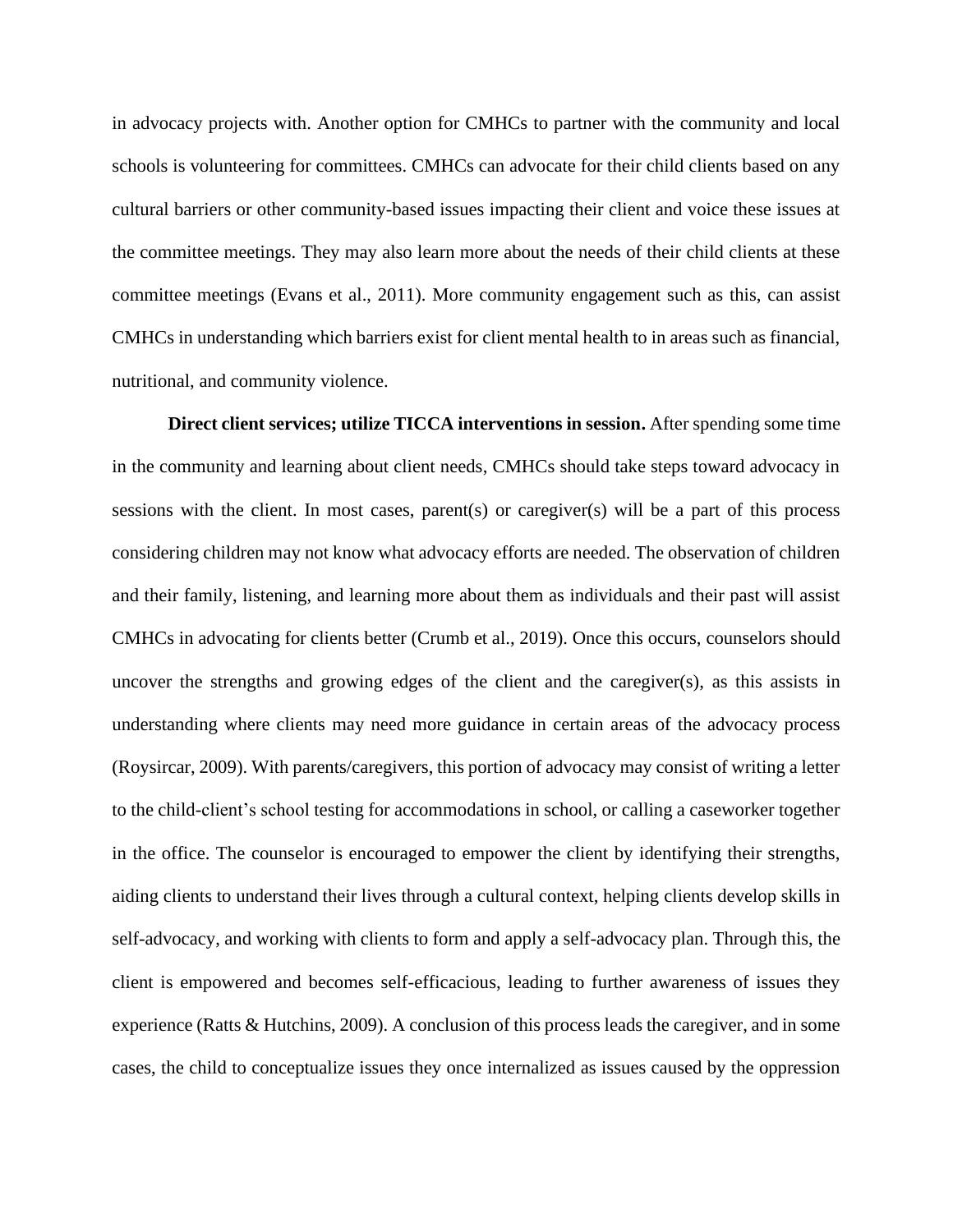which exists in society (Ratts & Hutchins, 2009). Utilizing the tool of empowerment with children specifically consists of learning about the areas they need to learn more self-efficacious skills or behaviors, and provide psychoeducation or role play skills in the session for the child to take into society with them. For example, a CMHC may aid a client who experienced abuse to develop the proper communication skills, and feelings identification techniques such as a 'feelings wheel' to express themselves in the event they are feeling uncomfortable in any circumstance, whether it is traumatic or not.

**Collaborating with schools.** Barrett et al. (2011) suggested school counselors assure students are receiving mental health services. Conversely, CMHCs should collaborate with school counselors to assure the progress in the clinical setting is also carrying over to the school setting to continue the process of aiding the child client's social, emotional, mental development through in school interventions, more resources, and appropriate accommodations (Evans et al., 2011). This collaboration with schools will assist CMHCs with effectively counseling and advocating for their clients. School professionals can share their observations of the children while also discussing with CMHCs which interventions can be practiced in both school and clinical settings as they pertain to the client's treatment plan. As time progresses in the child's counseling process, the CMHC may realize a need to advocate for an Individualized Educational Plan (IEP) (Barrett et al., 2011). This should be considered as trauma can have a negative impact on cognition, which impacts children's learning development (Heramis, 2020). CMHCs should also partner with school counselors (Evans, et al., 2011) to expand the resources that can be shared and distributed to children in their community or shared clientele. This collaboration can assist CMHCs with financially supporting advocacy projects and programming.

Advocating for children to principals and teachers is also important, however this is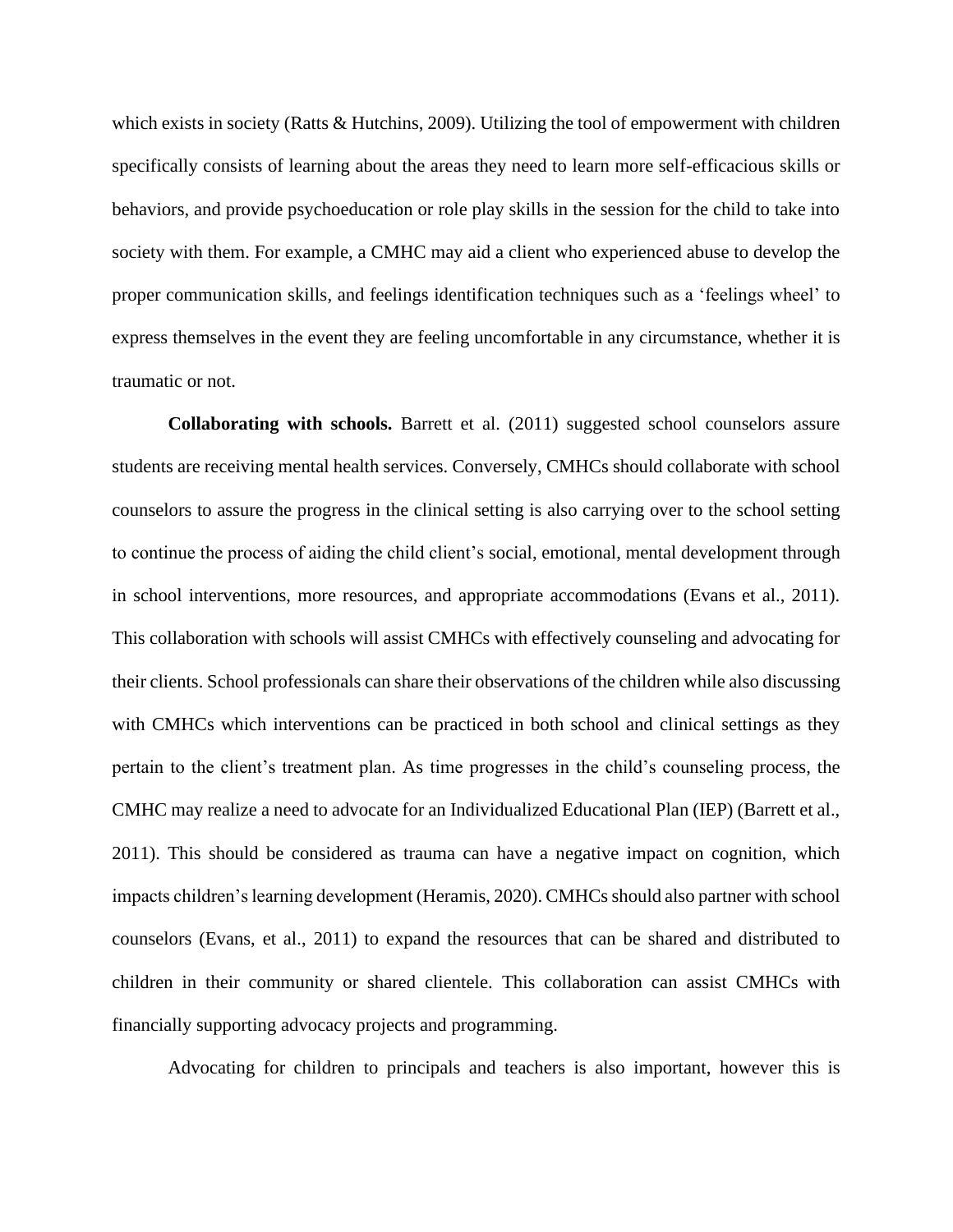missing from both clinical mental health and school counseling research. CMHCs should take the time to call teachers to discuss proper accommodations for the child based on trauma or mental health symptoms the child is experiencing. Regarding advocacy for children to principals, CMHC's should explain the ways trauma manifests in children, and why it is inappropriate to suspend or expel students as they are reacting to trauma rather than being a 'bad child' (Dass-Brailsford, 2007; Heramis, 2020; SAMHSA, 2014). CMHC's can assist teachers and principals by giving them alternative options to harsh punishment such as calling the police when children have a behavioral reaction to an event that happens in schools (Dass-Brailsford, 2007; Heramis, 2020; SAMHSA, 2014). Additionally, CMHC's can collaborate with schools by educating them about cultural barriers that are apparent between clients and school professionals (Evans et al., 2011).

**Assessing advocacy efforts.** CMHCs should partake in two assessment processes; one through self-reflection, and the second with the client and client's caregiver. Through the process of self-reflection, CMHCs may also discuss their advocacy efforts in clinical supervision. While assessing advocacy efforts with clients, CMHCs should ask clients if they notice any positive or negative changes as a result of the advocacy. CMHCs should then assess what clients have learned about themselves through the advocacy process, and provide affirmations as a form of clientempowerment, which is important in trauma-informed care (Dass-Brailsford, 2007; Powers & Duys, 2020; SAMHSA, 2014; Walsh & Benjamin, 2020). CMHCs should take note of any barriers when advocating with or for the client at this time as this can lead to a shift in the organizations CMHCs choose to partner with, changing referral sources, or learning that a client may need advocacy in a different or additional manner. Counselor educators and supervisors can utilize the Advocacy Competencies Self-Assessment Survey (ACSA; Ratts & Ford, 2010) which measures competence and comfort with advocacy, as a tool to utilize during supervision during the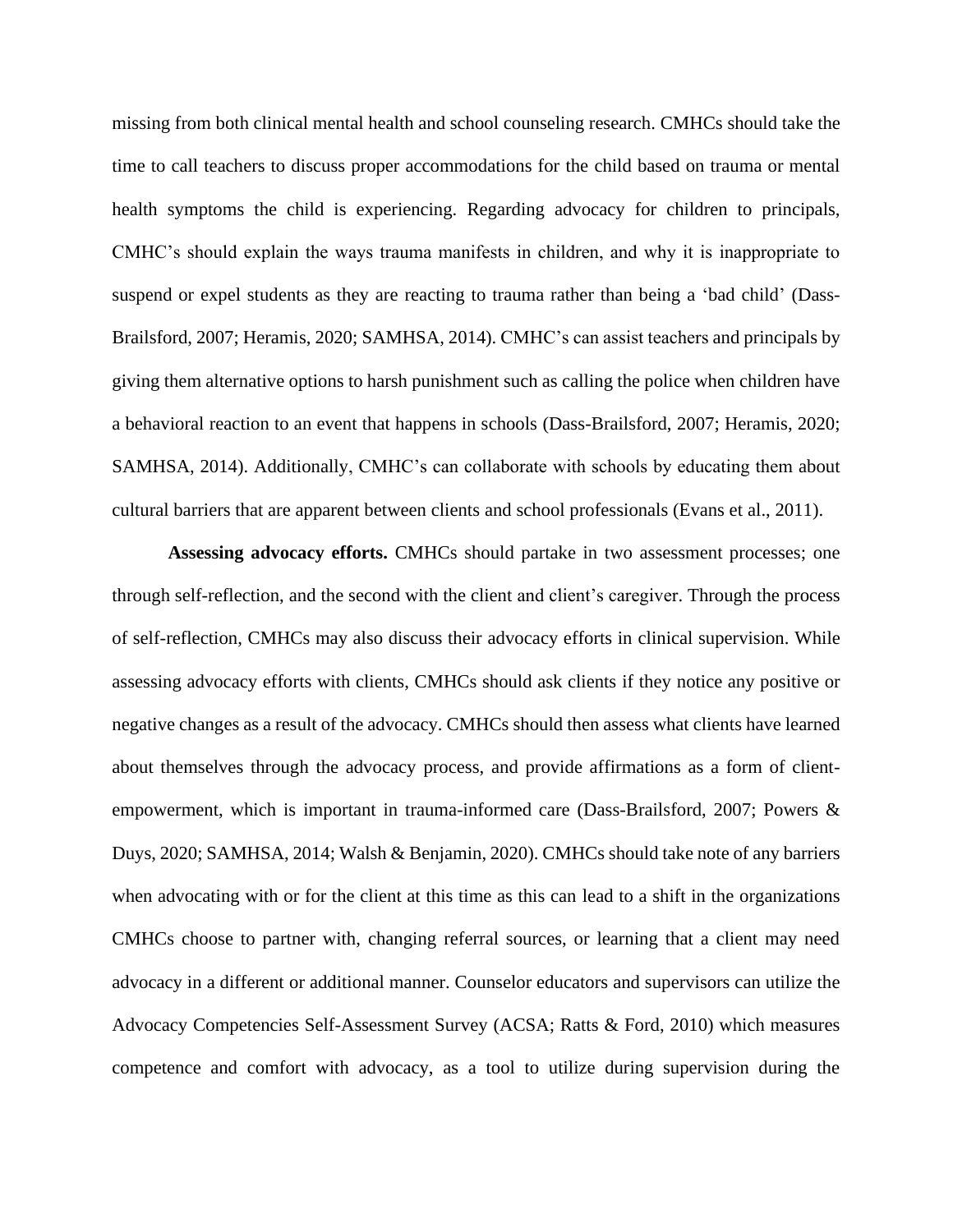assessment process. Following the TICCA approach, supervisors and educators should utilize a strengths-based approach when utilizing the ACSA (Ratts & Ford, 2010), highlighting the growth the supervisee has made over time.

#### **Case study**

#### **History**

A CMHC was working in a community mental health agency with a caseload of families, and identified clients who are children ages four to ten years old. Considering her caseload consisted of children and families who experienced a wide range of trauma, the CMHC made time for self-care throughout the week. One client in particular was a six-year-old, Black boy, who was suspended after throwing a chair when he was frustrated with his peers. The principal and teacher supported this form of punishment, as the student was given warnings for other behaviors such as, difficulties transitioning from one activity to the next, as he showed reluctance via crying or laying on the ground. The student had also been disciplined for pushing other children on the playground when he was overwhelmed by their screaming and changing the rules of the games they played. The client's teacher also let his mother know, the client struggled to focus on tasks at hand, which the parent and teacher viewed as a major flaw. His mother reported feeling 'ashamed'.

 The CMHC was discouraged to learn of the disciplinary actions taken considering the child's extensive history of trauma, specifically, community violence, domestic violence between his mother and her partner, and his father's incarceration. The CMHC knew the child's reactions to unexpected in-class transitions and fire alarms was to be expected as children who experience complex trauma experience difficulties with utilizing proper coping skills when they are overwhelmed (Drapkin et al., 2015). Therefore, his response was similar to the way he would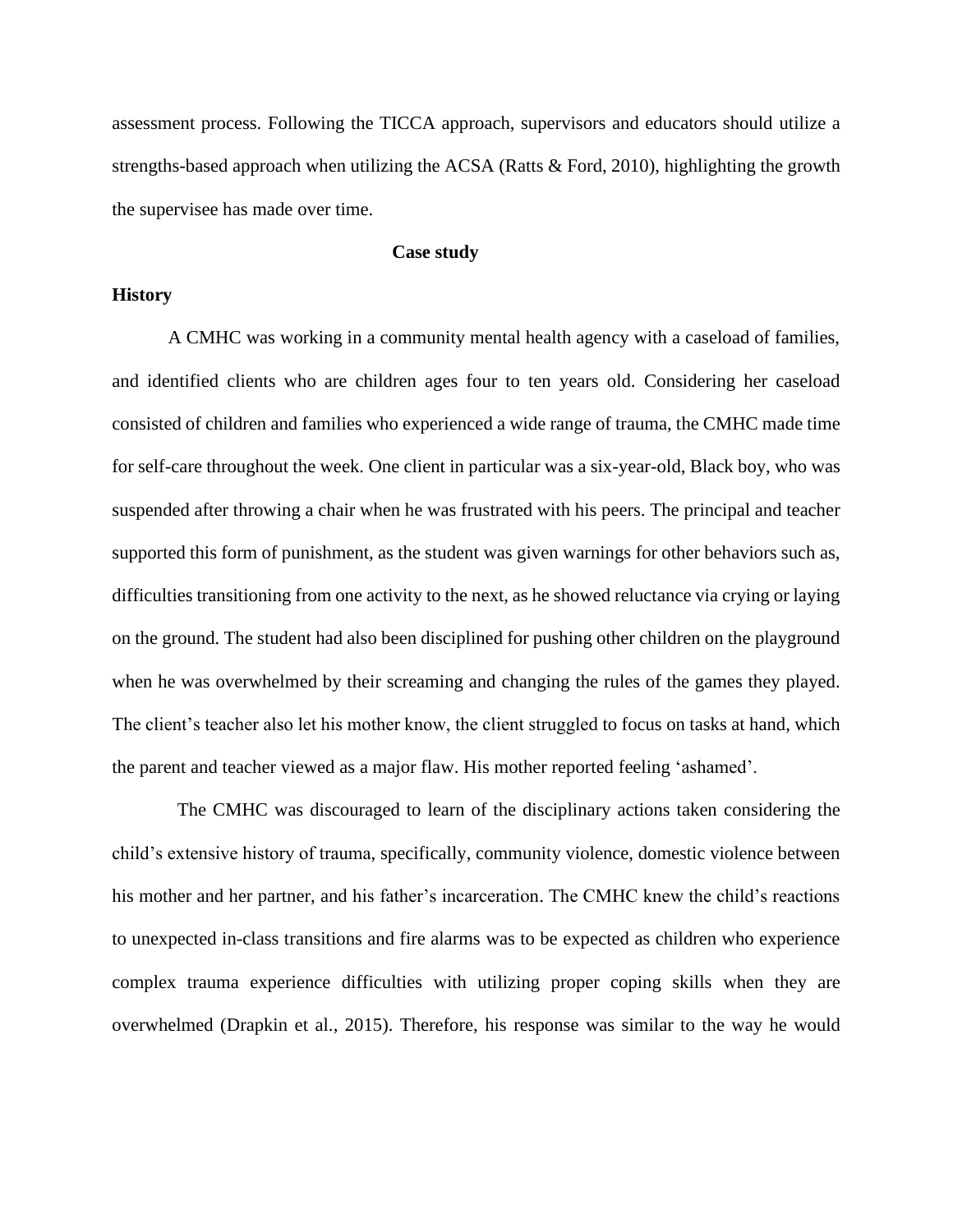respond at home when violence randomly occurs, periods when he had no contact with his father due to his arrest, or when visits with his father were cut short.

#### **Conceptualization and Advocacy through a Trauma-Informed Lens**

The CMHC took time to educate the client's mother about trauma and the impact it has on children. The CMHC allowed the parent to process through the emotions she had regarding her son's trauma response. The CMHC also educated the mother that the child client is not 'flawed', rather, the difficulties concentrating and transitioning from one activity to the next were most likely a side effect of trauma as the child's brain function is not regulated as a result (Walsh & Benjamin, 2020). The CMHC annually attended trainings and other events focused on a trauma-informed perspective in counseling as a means to stay updated and educated on trauma. The CMHC identified the mother's strengths as; (1) determined to provide her child with the resources needed to succeed in school and beyond; (2) caring about her children's emotional wellbeing; and, (3) she is resilient. The CMHC lists the identified client's strengths as; (1) a caring older brother; (2) a bright child who enjoys reading; (3) excited to learn new feeling words in counseling sessions.

Prior to working with this family, the CMHC spent time in the community, hosting a group for parents at the local church. During this, she found many parents did not know which accommodations their children could receive in school. Parents also felt the teachers and administration did not understand the needs of the children since they did not reside in the school's town, and they were more privileged than their children, unaware of the social injustice felt in the school community. The CMHC's time in the community prepared her to effectively assist the families on her caseload, as well as advocate for children in the community. It should be noted that the CMHC also followed a self-care plan to prevent burn out or vicarious traumatization (Barnard & Curry, 2011). The CMHC set goals on her self-care plan; (1) To prevent the physical sensation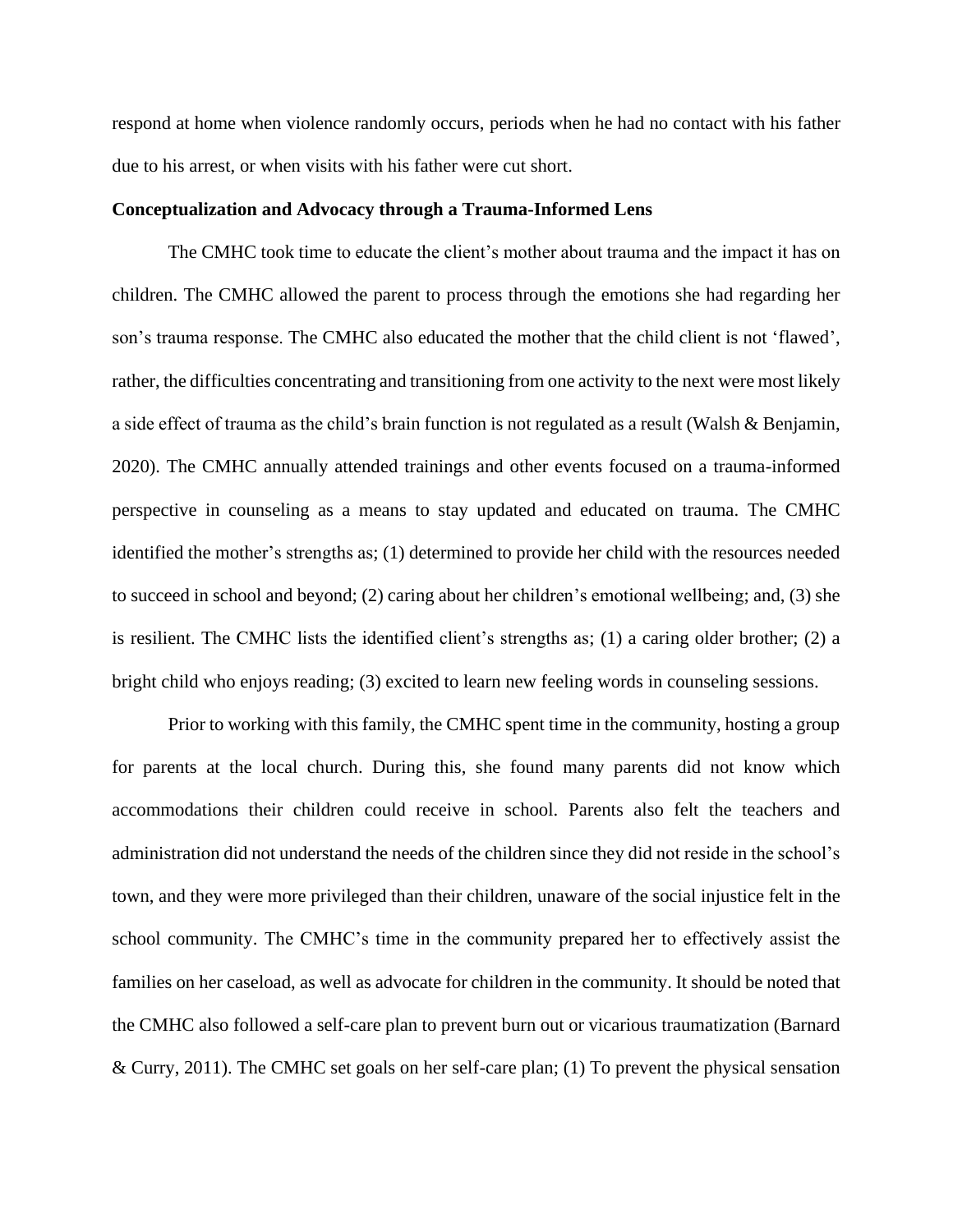of stress in the form of muscle tension, move frequently throughout the day. Specifically, take breaks to walk and stretch between sessions (2) Exercise at the gym Wednesdays and Fridays without phone to prevent burn out and feelings of being overwhelmed. The CMHC also purchased a computer stand, so she was able to stand while writing her case notes between sessions. The CMHC checked to see how realistic this plan was bi-monthly.

The CMHC was able to assist the family by collaborating with the identified client's mother to co-write a brief letter the child's school to consider her son for a 504 plan, in which the teachers and other school personnel would provide special accommodations for the child regarding transitions, fire alarms, and implementing coping skills learned in counseling sessions to the child's in-class routine. Next, the CMHC had all releases of information signed for permission to contact teachers and the principal via phone about the child's progress. A few weeks later, the CMHC made plans to attend a school board meeting to explain the various complex traumas experienced by children in the community, and how those complex traumas impact behavior and learning. The next board meeting the CMHC attends, she will present on historical trauma specific to racism the students of the community face daily, considering the school consists of a mostly Black and Latinx children, which is also a form of advocacy for the other children on her case load. The CMHC set a three-month plan in which she will assess the progress with child and his mother, as well as assess what has worked well versus not from her perspective. Thus far, the CMHC assessed her efforts in the community, and deemed them successful as the experience led her to gaining a better understanding of her clientele and areas in which advocacy was needed.

#### **Summary of Steps towards Advocacy**

In the case study, the CMHC took the appropriate steps towards effective child advocacy. The first step; trauma-informed care was infused throughout the approach as the CMHC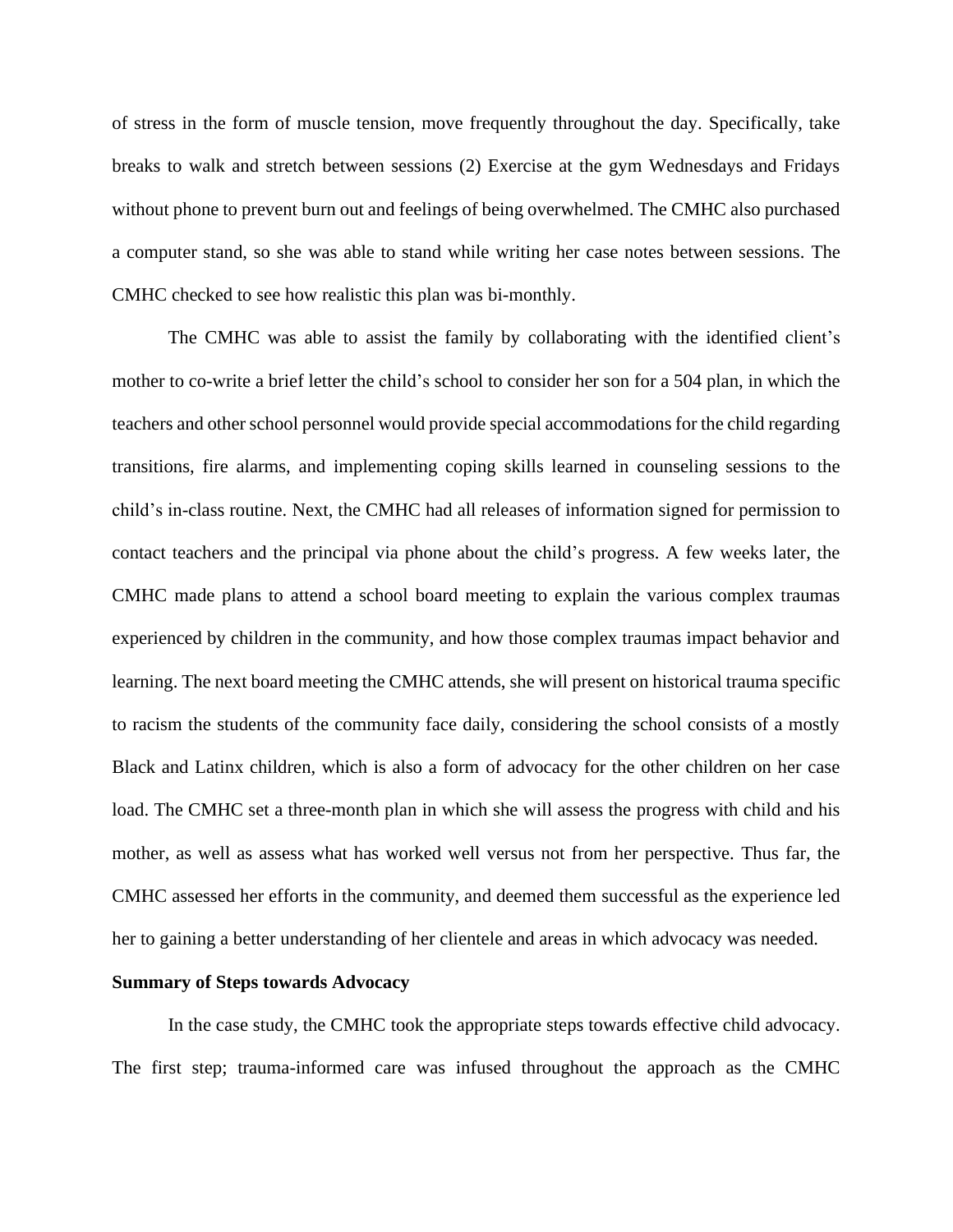continually attended educational events focused on trauma to further her understanding of her client's trauma experiences and how to effectively treat them through a trauma-informed approach. She also focused on client strengths (Jennings, 2004), and shared her knowledge with the community, schools, and families (Powers & Duys, 2020; SAMHSA, 2014; Walsh & Benjamin, 2020). Step two; partaking in consistent self-care practices, was also evident in the case study as the CMHC created a plan with two goals to prevent burn out. Step three; practice or involvement in the community assisted the counselor as she took time to listen to the concerns of parents, and understand the friction between school personnel and parents, which appeared to be a misunderstanding and lack of trauma knowledge. Therefore, the CMHC partook in advocacy efforts to educate the school personnel about trauma reactions and community trauma that is apparent in children's in-school behaviors. Step four; direct client services, was portrayed as the counselor listened to the concerns of the identified client's mother, educated her about trauma, processed through the emotions, and then collaborated on the note to the school regarding testing and accommodations. Step five; collaborating with the schools, was portrayed as the counselor collaborated and educated school professionals through phone calls, letters, and school board meetings. Step six; assessing advocacy efforts, was apparent as the counselor established a plan to assess advocacy efforts individually and with the client's mother in three months, which would predict the next advocacy efforts to be taken. Furthermore, the counselor acknowledged her efforts in the community opened more doors for advocacy opportunities and understanding her client better.

#### **Implications for Clinical Mental Health Counseling**

TICCA addresses the call for more child advocacy in the counseling profession (Nassar & Singh, 2020; Singh et al., 2020). Previous literature addressed the need for future advocacy models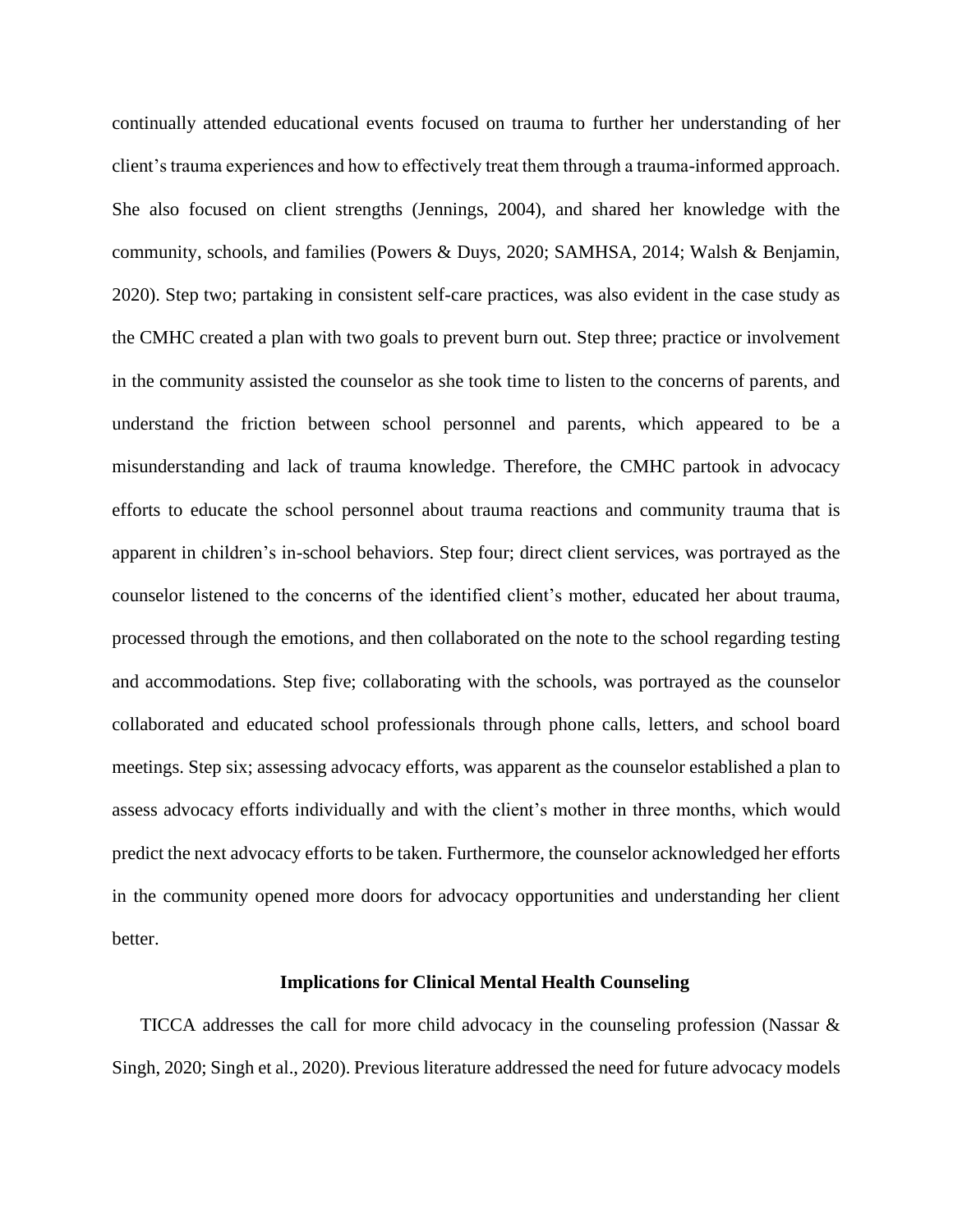to evolve over time as the profession also evolves (Singh et al., 2020). One area in counseling that has rapidly evolved in the counseling literature is trauma-informed care. Considering there has been more trauma focused literature (Chatters & Liu, 2020), there is a need for more advocacy models rooted in trauma-informed care, which the TICCA plan is. Children are a vulnerable population who will most likely need CMHCs to advocate for them. This statement can be supported as, Welfare et al. (2020) found Black children are disciplined at a disproportionally higher rate in comparison Latinx, Asian and White students. Furthermore, Black male students were more likely to be disciplined via multiple day suspensions in comparison to all students (Welfare et al., 2020). Considering Black children are at a higher risk of experiencing trauma outside of school (Henderson, 2019) and the additional racial trauma of unconscious bias as they are unfairly disciplined, it is understandable Black children may respond to insecure school environments via behavioral problems, which is their brain correctly responding to trauma (Gerassi & Nichols, 2018). Therefore, CMHCs utilization of the TICCA will consist of educating the community and schools about trauma disparities based on race so children are fully supported and able to meet counseling goals. TICCA also provides some concrete, explicit examples of how to advocate for children as a CMHC. In the present model TICCA, CMHCs empower children to express themselves through feelings identification. CMHCs must also partner with schools to educate school personnel about how to cultivate safe spaces in school, so the child clients are able to experience safety at home, school, the community, and the counseling room. CMHCs should utilize the child's self-care plan as a tool that can be used at school, home, and counseling to teach clients how to utilize useful coping skills. This can lead to feelings of empowerment for children. When partnering with schools, CMHCs should highlight client strengths while also educating them about trauma responses, which explain why a child may be acting in a way that is seen as 'bad'.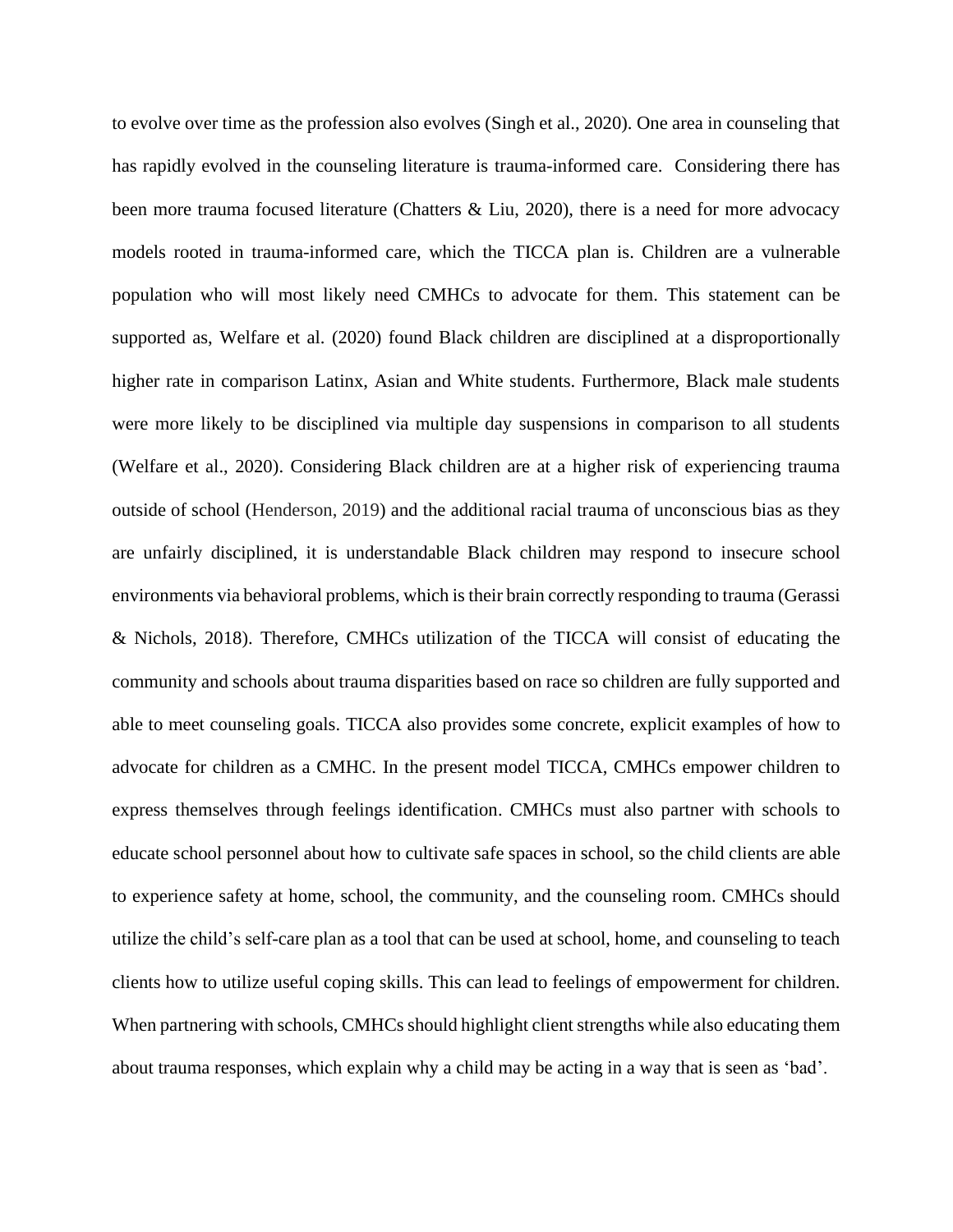The TICCA plan focuses on understanding what needs are present in the community, which leads to a more culturally responsible mindset for stronger advocacy efforts. By listening to client communities and adhering to trauma-informed principles, CMHCs will cultivate a more positive, empathic mindset where they aim to understand prejudices against students and clients. This shift in mindset should translate to CMHC action against systems such as antiquated teaching models, testing, leadership positions only held by white students, books lacking diverse characters, and behavior requirements normed on white students (Chang et al., 2012; Hale, 2001). CMHCs who are resistant to advocacy and struggle to hold resilience focused mindsets which stem from traumainformed care, may be less likely to see potential in child clients, and lack awareness of the disparities that exist for clients based on cultural and/or trauma backgrounds (Duan & Brown, 2015). These CMHCs will also be less likely to advocate for children. TICCA is in place to enhance the likelihood that CMHCs will advocate for children since there is a more concrete plan for action. The case study exemplifies the good that can come from listening and advocating for clients in a manner that is realistic and fits into the schedule of a CMHC, rooted in trauma-informed care in alignment with the ACA advocacy competencies and the MSJCC.

Presently in the literature, direction for how to advocate effectively for clients is scarce. Specifically, trauma informed child advocacy in the counseling literature is limited. However, the TICCA plan, adds to such literature. Future research should focus on counselors' experiences advocating for children through a trauma-informed lens. Furthermore, research focused on supervisor's ability to teach or support supervisees with models such as TICCA. Furthermore, it is important for counselor educators to focus on advocacy, examples of advocacy, and various models of advocacy throughout the counseling curriculum to assure counselors in training are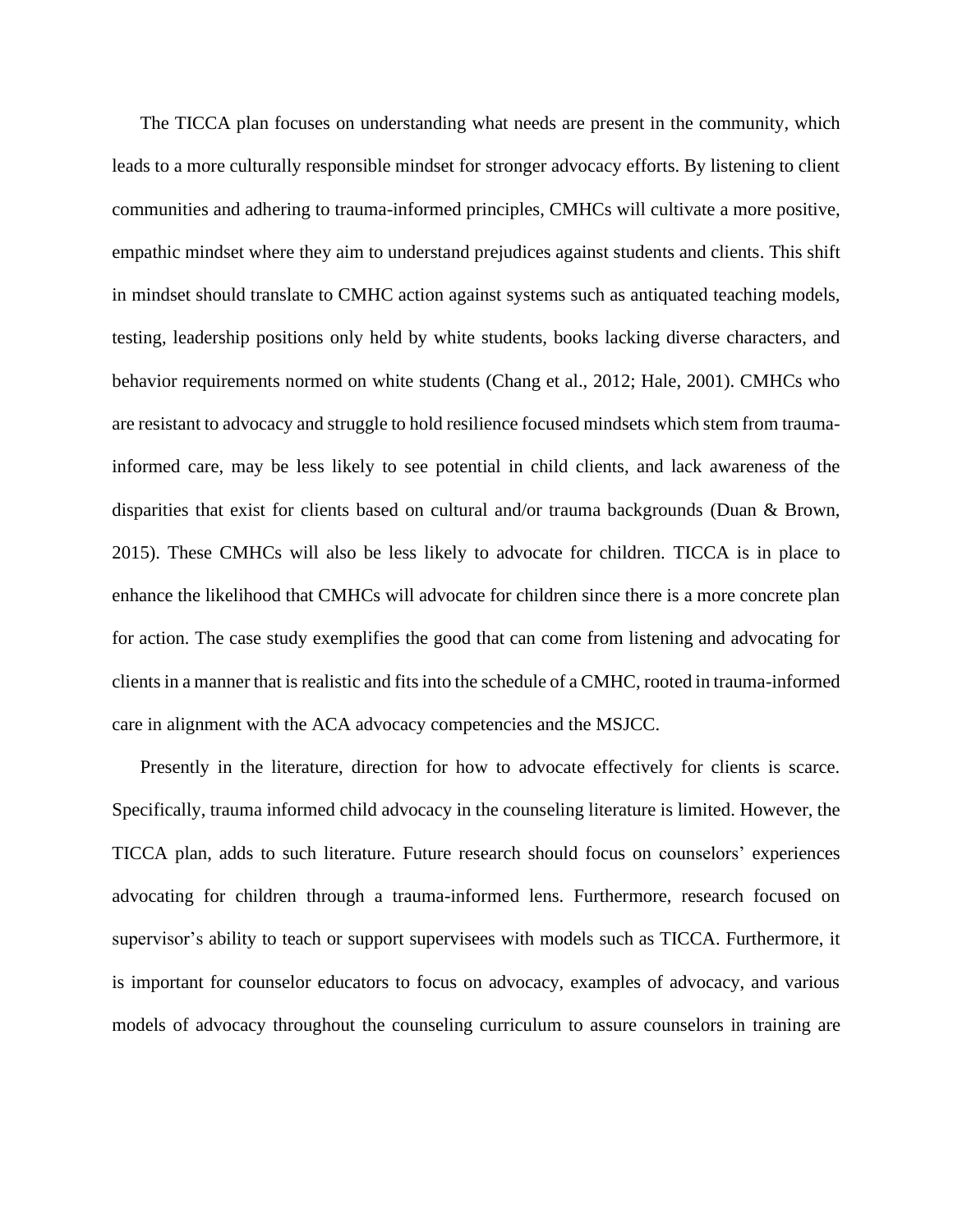better equipped to safely advocate with and for clients. A trauma-informed approach will assure such safety and self-efficacy.

#### **Conclusion**

In conclusion, CMHCs must take more direct action advocating for child clients considering how well equipped they are to do so. CMHCs who do not advocate for their child clients are at risk of providing culturally incompetent services and not upholding the standards of the ACA Code of Ethics (2014). The case study provides a more detailed description of what advocacy looks like when following the six-step plan in this article. Seeing the literature and clinical direction for child advocacy is scarce in mental health counseling, CMHCs can start by discussing the issues to the general public, volunteering in schools and communities, and attending school board meetings as the CMHC did in the case study, which led to an action plan with her caseload as well as the elementary school in her client's community. As time progresses, CMHCs become more confident in advocating which leads to stronger advocacy (Field et al., 2019). Counselor educators should continue to discuss advocacy that child CMHCs partake in, and develop models so there is a more standardized approach to advocating for children.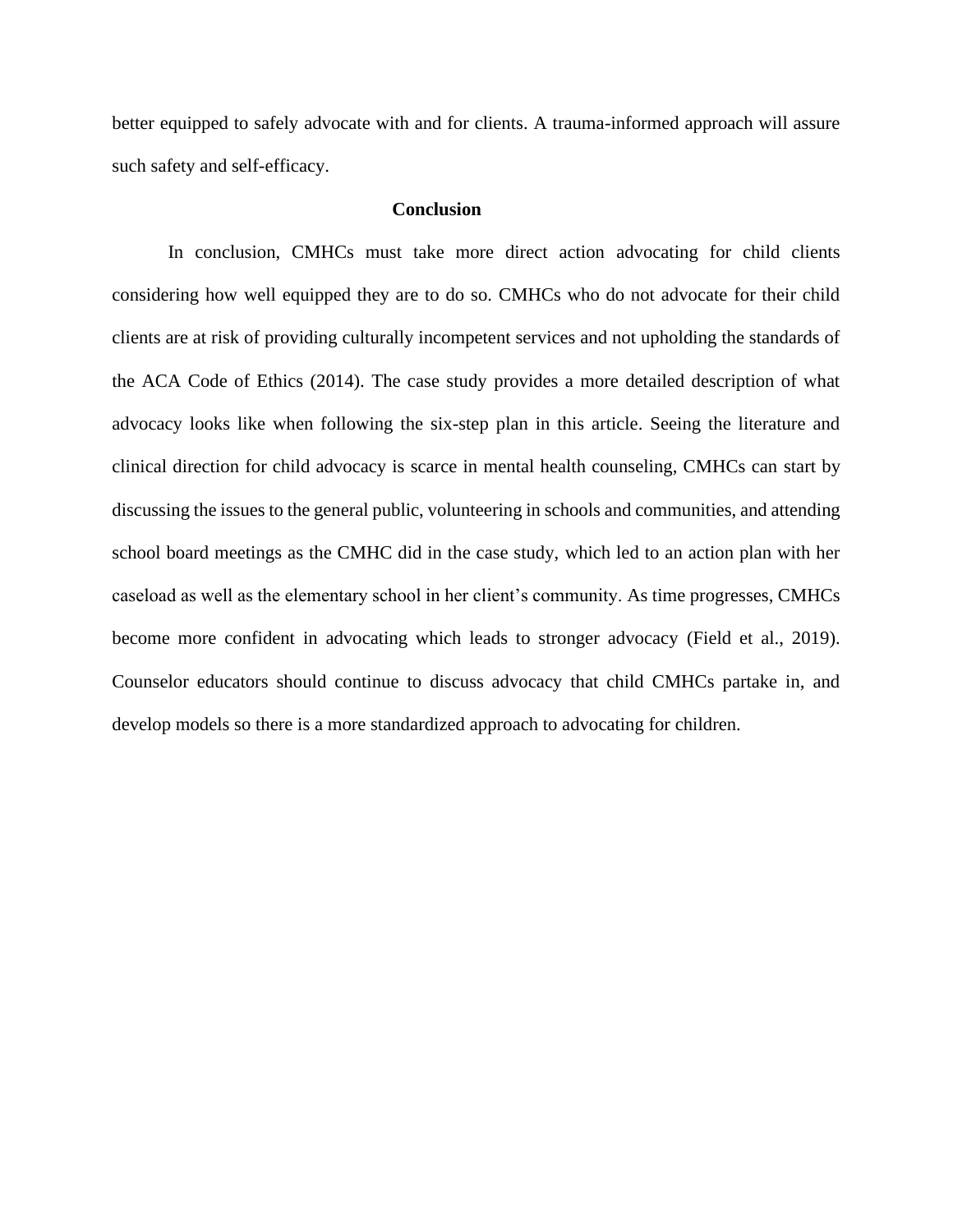#### **References**

- American Counseling Association. (2014). *2014 ACA Code of Ethics.* https://www.counseling.org/resources/aca-code-of-ethics.pdf
- American School Counselor Association. (2019). *The ASCA national model: A framework for school counseling programs* (4th ed.). Author.
- Arnold, C., & Fisch, R. (2011). *The impact of complex trauma on development*. Rowman & Littlefield.
- Barnard, L. K., & Curry, J. F. (2011). Self-compassion: Conceptualizations, correlates, & interventions. *Review of General Psychology, 15*(4), 289-303. https://doi.org/10.1037/a0025754
- Barrett, M., Lester, S.V., & Durham, J.C. (2011). Child maltreatment and the advocacy role of professional school counselors. *Journal for Social Action in Counseling and Psychology*. *3*(2). 85-102. https://doi.org/10.33043/jsacp.3.2.86-103.
- Bessman, L., Carr, R., & Grimes, L. E. (2013). A Gift for the Gifted: School Counselor Advocacy for Representation of Latino Students in Gifted Education. *Georgia School Counselors Association Journal*, *20*(1).
- Bremner J. D. (2006). Traumatic stress: Effects on the brain. *Dialogues in clinical neuroscience*, *8*(4), 445–461.
- Brown, M. H., Lenares-Solomon, D., & Deaner, R. G. (2019). Every student succeeds act: A call to action for school counselors. *Journal of Counselor Leadership & Advocacy*, *6*(1), 86 96. https://doi.org/10.1080/2326716X.2018.1557574
- Bryan, J., & Henry, L. (2003). A model for building school-family-community partnerships: Principles and process. *Journal of Counseling & Development*, *90*(4), 408–420. https://doi.org/10.1002/j.1556-6676.2012.00052.x
- Chang, C., Barrio Minton, C.A., Dixon, A. I., Meyers, J. E., & Sweeney, T.J. (2012). *Professional counseling excellence through leadership and advocacy*. Routledge.
- Chatters, S., & Liu, P. (2020). Are Counselors Prepared? : Integrating Trauma Education into Counselor Education Programs. *The Journal of Counselor Preparation and Supervision, 13*(1). 1-23. <http://dx.doi.org/10.7729/131.1305>
- Coaston, S. C. (2017). Self-Care through self-compassion: A balm for burnout. *Professional Counselor*, *7*(3), 285–297.
- Collins, S., Arthur, N., Brown, C., & Kennedy, B. (2015). Student perspectives: Graduate education facilitation of multicultural counseling and social justice competency. *Training and Education in Professional Psychology*, *9*, 153-160. https://doi.org/10.1037/tep0000070
- Comas-Díaz, L., Hall, G. N., & Neville, H. A. (2019). Racial trauma: Theory, research, and healing: Introduction to the special issue. *American Psychologist, 74*, 1–5. https://doi.org/10.1037/amp0000442
- Coolhart, D., & MacKnight, V. (2015). Working with transgender youths and their families: Counselors and therapists as advocates for trans-affirmative school environments. *Journal of Counselor Leadership and Advocacy*, *2*(1), 51–64.
- Copeland, W. E., Keeler, G., Angold, A., & Costello, E. J. (2007). Traumatic events and posttraumatic stress in childhood. *Archives of General Psychiatry*, *64*(5), 577–584. https://doi.org/10.1001/archpsyc.64.5.577
- Council for Accreditation of Counseling and Related Educational Programs. (2015). *2016*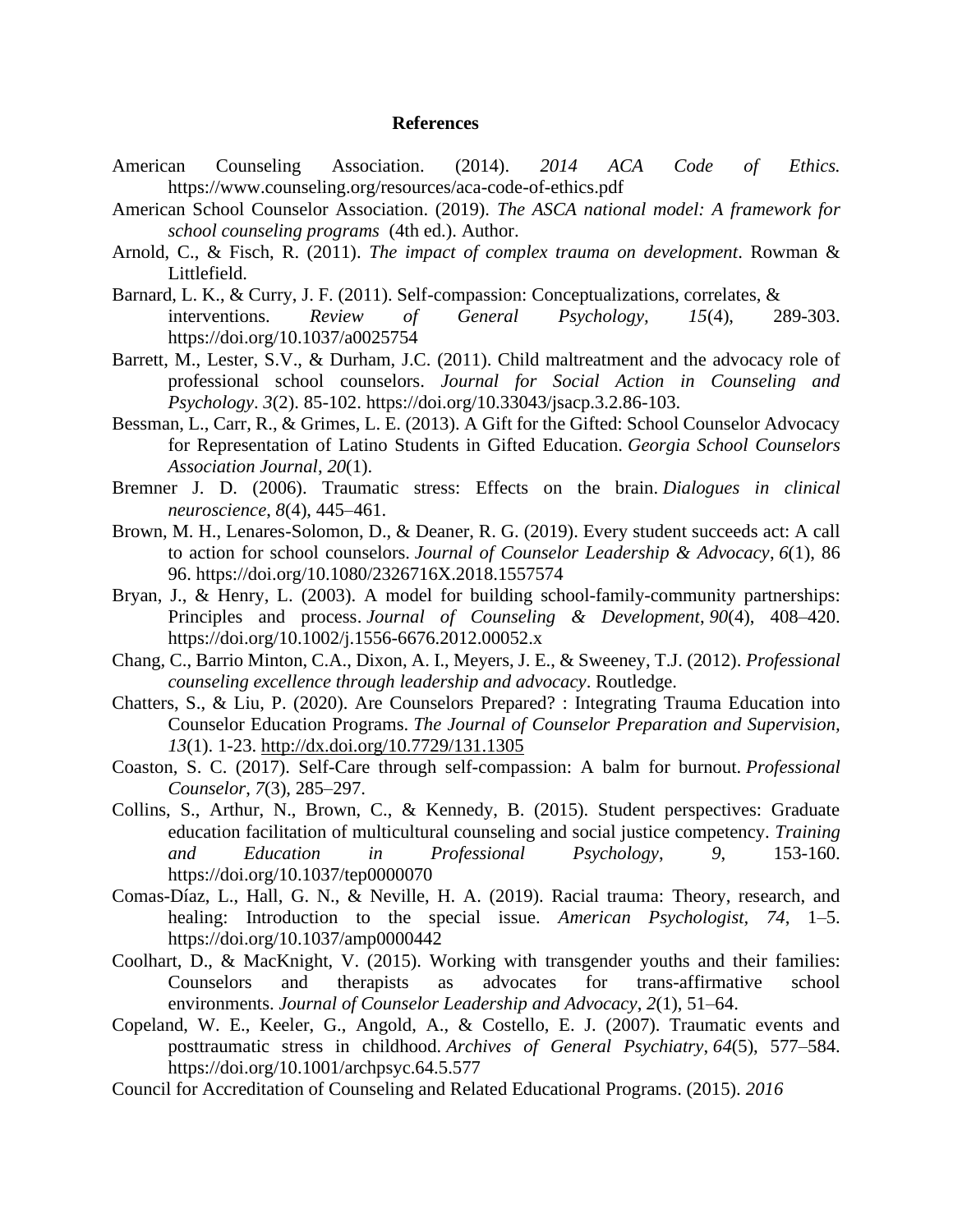*CACREP Standards*. <http://www.cacrep.org/wp-content/uploads/2018/05/2016-> Standards-with-Glossary-5.3.2018.pdf

- Crumb, L., Haskins, N., & Brown, S. (2019). Integrating social justice advocacy into mental health counseling in rural, impoverished american communities. *Professional Counselor*, *9*(1), 20–34.
- Dale, S. K., & Daniel, J. H. (2013). Talking about the trayvon martin case in psychology and counseling training and psychotherapy. *Journal for Social Action in Counseling & Psychology*, *5*(1), 37–49. [https://doi.org/1](https://doi.org/)0.33043/jsacp.5.1.37-49
- Dass-Brailsford, P. (2007*). A practical approach to trauma: Empowering interventions*. Sage.
- Drapkin, M. L., Eddie, D., Buffington, A. J., & McGrady, B. S. (2015). Alcohol-specific coping styles of adult children of individuals with alcohol use disorders and associations with psychosocial functioning. *Alcohol and Alcoholism*, *50*(4), 463-469.
- Duan, C., & Brown, C. (2015). *Becoming a Multiculturally Competent Counselor*. Sage.
- Bartlett, J. D., Wilson, A., Anderson Moore, L., Redd, Z. (2016, April 19). 5 ways trauma Informed Care supports children's development. Child trends. https://www.childtrends.org/publications/5-ways-trauma-informed-care-supportschildrens-development
- Evans, M. P., Zambrano, E., Cook, K., Moyer, M., & Duffey, T. (2011). Enhancing school counselor leadership in multicultural advocacy. *Journal of Professional Counseling*, *Practice, Theory, & Research*, *38*(2), 52.
- Field, J., & Baker, S. (2004). Defining and examining school counselor advocacy. *Professional School Counseling, 8*(1), 56-63.
- Field, T. A., Ghoston, M. R., Grimes, T. O., Sturm, D. C., Kaur, M., Aninditya, A., & Toomey, M. (2019). Trainee counselor development of social justice counseling competencies. *Journal for Social Action in Counseling & Psychology*, *11*(1), 33–50. https://doi.org/10.33043/jsacp.11.1.33-50
- Franco, G. E. (2016). Productivity standards: Do they result in less productive and satisfied therapists? *The Psychologist-Manager Journal*, *19*, 91–106. https://doi.org/doi:10.1037/mgr0000041
- Gerassi, L.B., Nichols, A.J. (2018). Sex trafficking and commercial sexual exploitation: Prevention, advocacy, and trauma-informed practice. Springer Publishing Company.
- Guarino, K., Soares, P., Konnath, K., Clervil, R., & Bassuk, E. (2009). Trauma-informed organizational toolkit . Rockville, MD: Center for Mental Health. Retrieved from <http://www.pcamn.org/wp-content/uploads/2014/04/Trauma>

Informed\_Organizational\_Toolkit\_Homelessness-Services.pdf

- Hale, J. E. (2001). *Learning while black: Creating educational excellence for african american children*. Johns Hopkins university Press.
- Hartley, M. T., Tarvydas, V. M., & Johnston, S. P. (2015). The ethics and practice of social media advocacy in rehabilitation counseling. *Journal of Rehabilitation*, *81*(1), 42–51.
- Heart, M. Y., Chase, J., Elkins, J., & Altschul, D.B. (2011). Historical trauma among indigenous peoples of the americas: concepts, research, and clinical considerations. *Journal of Psychoactive Drugs, 43*(4), 282-292. [https://doi.org/1](https://doi.org/)0.1080/02791072.2011.628913
- Henderson, Z. (2019). In their own words: How black teens define trauma. *Journal of Child & Adolescent Trauma*, *12*(1), 141–151. [https://doi.org/1](https://doi.org/)0.1007/s40653-017-0168-6
- Heramis, L. (2020) Developing a trauma-informed perspective in school communities: An introduction for educators, school counselors, and administrators. Cognella.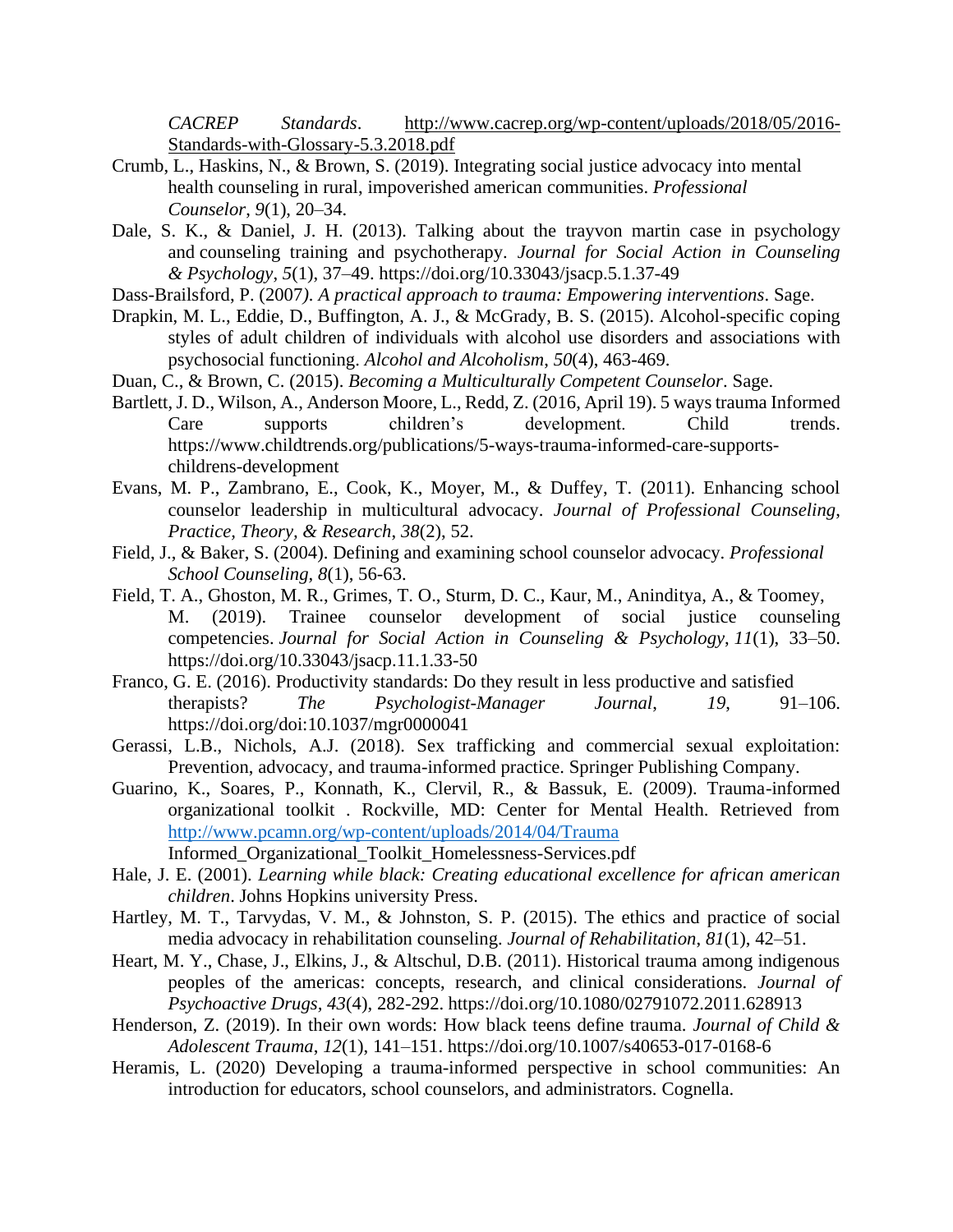- Hipolito-Delgado, C. P., Cook, J. M., Avrus, E. M., & Bonham, E. J. (2011). Developing counseling students' multicultural competence through the multicultural action project. *Counselor Education and Supervision*, *50*, 402-421. <https://doi.org/10.1002/j.1556-> 6978.2011.tb01924.x
- Jennings, A. (2004). Models for Developing Trauma-Informed Behavioral Health Systems and Trauma-Specific Services.
- Jones, A. J. (1934). *Principles of guidance.* McGraw Hill.
- Lee, C., Walz, G., R. (1998). *Social action: A mandate for counselors*. American Counseling Association
- Lewis, J. A., Arnold, M. S., House, R., & Toporek, R. L. (2003). ACA advocacy competencies. *Journal of Counseling and Development*, *87*, 260-268.
- Liu, S. R., & Modir, S. (2020). The outbreak that was always here: Racial trauma in the context of COVID-19 and implications for mental health providers. *Psychological Trauma: Theory, Research, Practice, and Policy*, *12*(5), 439–442. https://doi.org/10.1037/tra0000784
- Lopez-Baez, S. I., & Paylo, M. J. (2009). Social justice advocacy: Community collaboration and systems advocacy. *Journal of Counseling & Development*, *87*, 276–283. https://doi.org/10.1002/j.1556-6678.2009.tb00107.x
- Malott, K. M., & Knoper, T. (2012). Social Justice in Application: Counselor Training in a Legal Context. *Journal for Social Action in Counseling & Psychology*, *4*(2), 23–40. https://doi.org/10.33043/JSACP.4.2.23-40
- Mersky, J. P., Topitzes, J., & Reynolds, A. J. (2013). Impacts of adverse childhood experiences on health, mental health, and substance use in early adulthood: A cohort study of an urban, minority sample in the U.S. *Child Abuse & Neglect, 37*(11), 917-925 https://doi.org/10.1016/j.chiabu.2013.07.011
- Mirksy, L. (2010) The sanctuary model: A restorative approach for human services organizations, March. EForum. International Institute for Restorative Practice.
- Myers, J. E., Sweeney, T. J., & Witmer, J. M. (2001). Optimization of behavior: Promotion of wellness. In D. C. Locke, J. E. Myers, & E. L. Herr (Eds.), *The handbook of counseling*  (pp. 641–652). Thousand Oaks, CA: Sage.
- Nassar, S. C., & Singh, A. A. (2020). Embodying the multicultural and social justice counseling competency movement: Voices from the field. Journal of Counseling & Development, 98(3), 253–260. https://doi.org/10.1002/jcad.12320
- Powers, J. J., & Duys, D. (2020). Toward trauma‐informed career counseling. *Career Development Quarterly*, *68*(2), 173–185.
- Prosek, E. A., & Michel, R. E. (2016). Transformative learning for counselor trainees: Implementation of the multicultural immersion experience model. *International Journal for the Advancement of Counselling*, *38*(1), 61-76. <https://doi.org/10.1007/s10447-015> 9256-1
- Ptakowski, K.K (2010). Advocating for children and adolescents with mental illnesses. *Child and Adolescent Psychiatric Clinics of North America, 19*(1), 131-138. https://doi.org/10.1016/j.chc.2009.08.003
- Ratts, M. J. (2011). Multiculturalism and Social Justice: Two Sides of the Same Coin. *Journal of Multicultural Counseling & Development*, *39*(1), 24–37.<https://doi.org/10.1002/j.2161-> 1912.2011.tb00137.x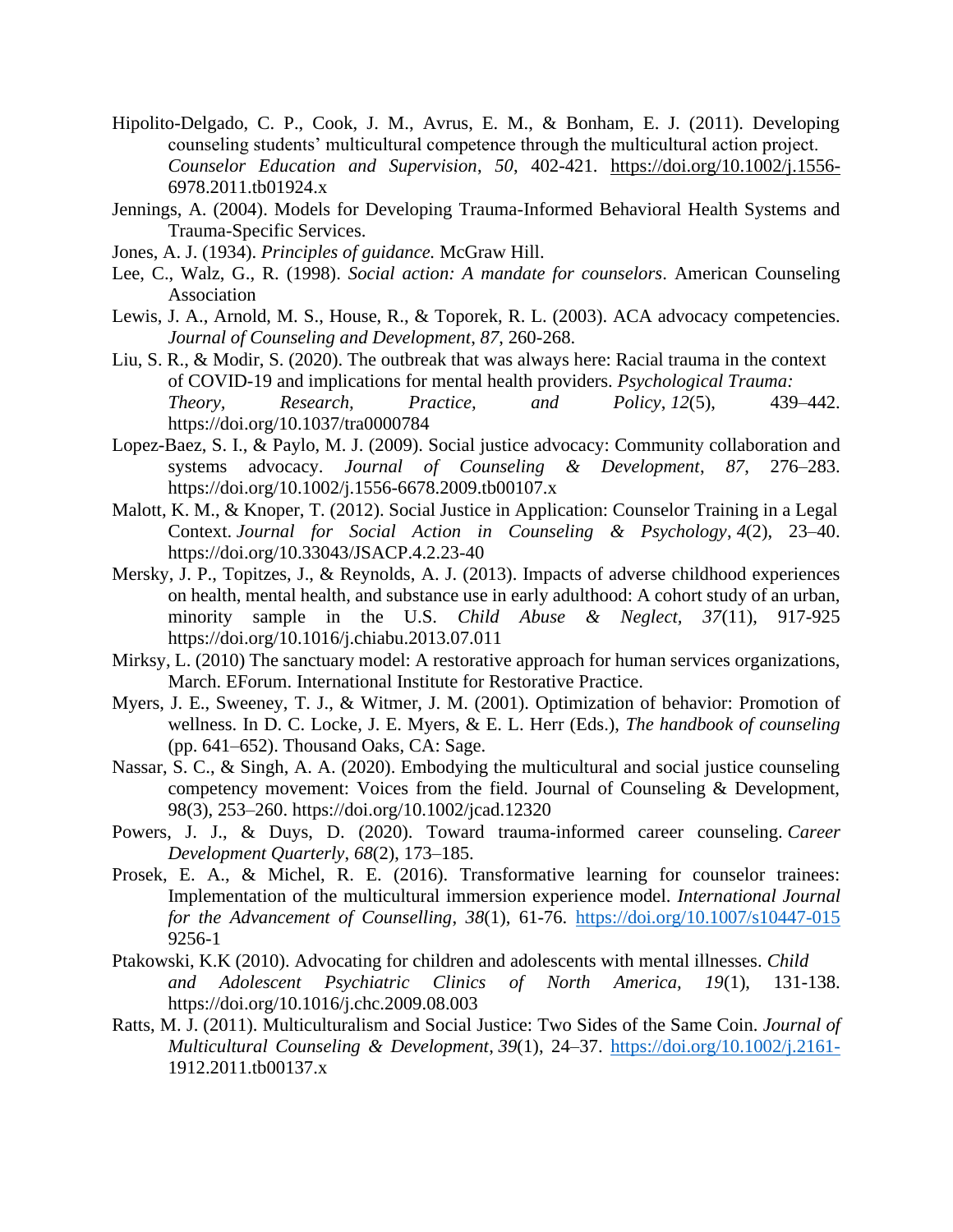- Ratts, M. J., & Ford, A. (2010). *Advocacy Competencies Self-Assessment (ACSA) Survey©: A tool for measuring advocacy competence.* In M. J. Ratts, R. L. Toporek, & J. A. Lewis (Eds.), *ACA advocacy competencies: A social justice framework for counselors* (p. 21–26). American Counseling Association.
- Ratts, M. J., & Hutchins, A. M. (2009). ACA advocacy competencies: Social justice advocacy at the Client/Student level. *Journal of Counseling & Development*, *87*(3), 269-275. https://doi.org/10.1002/j.1556-6678.2009.tb00106.x
- Ratts, M. J., Singh, A. A., Nassar‐McMillan, S., Butler, S. K., & McCullough, J. R. (2016). Multicultural and social justice counseling competencies: Guidelines for the counseling profession. *Journal of Multicultural Counseling and Development*, *44*(1), 28-48. https://doi.org/ 10.1002/jmcd.12035
- Ratts, M. J., Toporek, R., Lewis, J. A., & American Counseling Association. (2010). *ACA advocacy competencies: A social justice framework for counselors*. American Counseling Association.
- Ratts, M. J., & Wood, C. (2011). The fierce urgency of now: Diffusion of innovation as a mechanism to integrate social justice in counselor education. *Counselor Education & Supervision*, *50*, 207-223. [https://doi.org/1](https://doi.org/)0.1002/j.1556-6978.2011.tb00120.x
- Reiman, J. W., Beck, L., Coppola, T., Engiles, A., & Center for Appropriate Dispute Resolution in Special Education (CADRE). (2010). Parents' Experiences with the IEP Process: Considerations for Improving Practice. In *Center for Appropriate Dispute Resolution in Special Education (CADRE)*.
- Roysircar, G. (2009). The big picture of advocacy: Counselor, heal society and thyself. *Journal of Counseling & Development*, *67*, 288-294. https://doi.org/10.1002/j. 1556- 6678.2009.tb00109.x
- Sacks, L. H., & Haider, S. (2017). Challenges in implementation of individualized educational plan (IEPs): Perspectives from India and the United States of America. *Indian Journal of Health & Wellbeing*, *8*(9), 958–965.
- Singh, A. A., Nassar, S. C., Arredondo, P., & Toporek, R. (2020). The past guides the future: Implementing the multicultural and social justice counseling competencies. *Journal of Counseling & Development*, *98*(3), 238–252. https://doiorg.rider.idm.oclc.org/10.1002/jcad.12319
- Substance Abuse and Mental Health Services Administration. (2014). *SAMHSA's concept of trauma and guidance for a trauma-informed approach*. HHS Publication No. (SMA) 14-4884. Rockville, MD: Substance Abuse and Mental Health Services Administration.
- Schaeffer, K., Akos, P., & Barrow, J. (2010). A phenomenological study of high school counselor advocacy as it relates to the college access of underrepresented students. *Journal of School Counseling*, *8*(2) 1-35.
- Toporek, R. L., & Daniels, J. (2018). *American Counseling Association advocacy competencies: Updated*. https://www.counsel-ing.org/docs/default-source/competencies/aca-advocacycompe-tencies-updated-may-2020.pdf?sfvrsn=f410212c\_4
- Toporek, R. L., Lewis, J. A., & Crethar, H. C. (2009). Promoting systemic change through the ACA advocacy competencies. *Journal of Counseling & Development*, *87*(3), 260–268. https://doi.org/10.1002/j.1556-6678.2009.tb00105.x
- Walsh, K., & Benjamin R. (2020). Using participatory methods to engage multidisciplinary clinical staff in the embedding of trauma-informed care and practice principles in a sub-acute mental health inpatient unit. *Journal of Multidisciplinary Healthcare*, *ume*